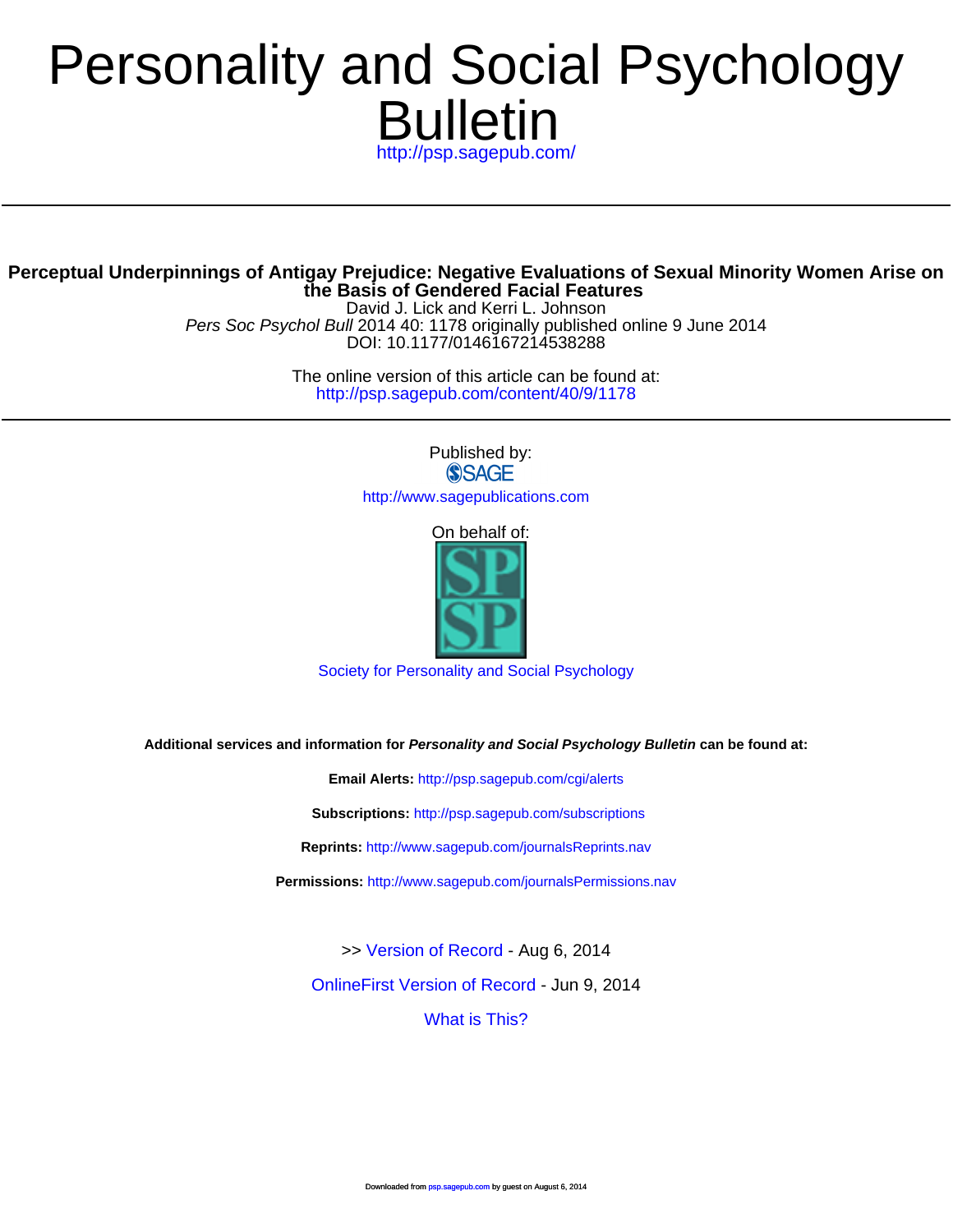# **Perceptual Underpinnings of Antigay Prejudice: Negative Evaluations of Sexual Minority Women Arise on the Basis of Gendered Facial Features**

Personality and Social Psychology Bulletin 2014, Vol. 40(9) 1178–1192 © 2014 by the Society for Personality and Social Psychology, Inc Reprints and permissions: sagepub.com/journalsPermissions.nav DOI: 10.1177/0146167214538288 pspb.sagepub.com



**David J. Lick<sup>I</sup> and Kerri L. Johnson<sup>I</sup>** 

#### **Abstract**

Psychologists have amassed robust evidence of antigay prejudice by assessing participants' global attitudes toward sexual minorities and their reactions to behavioral descriptions of hypothetical targets. In daily interactions, however, perceivers make decisions about others' sexual orientations based upon visible cues alone. Does antigay prejudice arise on the basis of such visual exposure, and if so, why? Three studies revealed that perceivers evaluated women they categorized as lesbians more negatively than women they categorized as straight. Moreover, prejudice against lesbian women was strongly tethered to gendered aspects of their facial appearance: Women categorized as lesbians tended to appear gender-atypical, and women who appeared gender-atypical were perceived to be unattractive, leading to prejudice. Similar findings did not emerge for men categorized as gay. As such, we argue that gendered appearance cues lay the perceptual foundation for prejudice against women, but not men, who are categorized as sexual minorities.

#### **Keywords**

sexual orientation, sexual orientation categorization, prejudice, gender typicality, gender non-conformity

Received October 25, 2013; revision accepted May 12, 2014

Despite decades of research and applied efforts, antigay prejudice continues to occur at staggering rates and to deleterious ends. Based on several hundred qualitative interviews, Gordon and Meyer (2007) recently documented the chilling details of such prejudice as it occurred for sexual minority residents of New York City. Two of their interviews provide insight into the factors that precipitated the violence:

 . . . a White woman (age 24) was in a residential neighborhood (not in New York City) when two young men passed her and asked her how old she was, then asked if she "was a boy or a girl," to which she said "girl" (she noted to the interviewer that she "looked more masculine at the time"). She then started to run away from the boys, who ran after her and punched her in the face, dislocating her jaw. The respondent had to go to the hospital and was physically unable to eat for a week. (Gordon & Meyer, 2007, p. 65)

 . . . [a] 22-year old Latino woman . . . described a recent attack against her on a train platform near her apartment. In this event, five young men came up to the respondent and asked to borrow her cell phone: "And they figured I was a young guy and I didn't speak because I didn't want them to hear my voice. One pinned me up against a wall—I said something like 'Back off,' and they heard my voice and were like, 'You're a fucking dyke'—and

they started hitting me, trying to take my shirt off . . . I was really scared. But then a train came and people got off and I ran away, onto the train." . . . The respondent explained this chain of events by noting, "I had just gotten a haircut, so I guess [I] looked especially boyish." (Gordon & Meyer, 2007, pp. 65-66)

While extreme, these events illustrate several patterns that are now well documented in social scientific literature. First, observers readily categorize strangers' sexual orientations on the basis of gendered features (Freeman, Johnson, Ambady, & Rule, 2010; Johnson, Gill, Reichman, & Tassinary, 2007; Lick, Johnson, & Gill, 2013). In the examples cited above, perpetrators inferred targets' sexual orientations from gender-atypical appearance cues (e.g., a masculine haircut), making their inferences explicit by shouting homophobic

University of California, Los Angeles, USA

#### **Corresponding Author:**

David J. Lick, Department of Psychology, University of California, 1285 Franz Hall, Box 951563, Los Angeles, CA 90095-1563, USA. Email: [david.lick@ucla.edu](mailto:david.lick@ucla.edu)

Kerri L. Johnson, Departments of Psychology and Communication Studies, University of California, 2330 Rolfe Hall, Los Angeles, CA 90095, USA. Email: [kerri.johnson@ucla.edu](mailto:kerri.johnson@ucla.edu)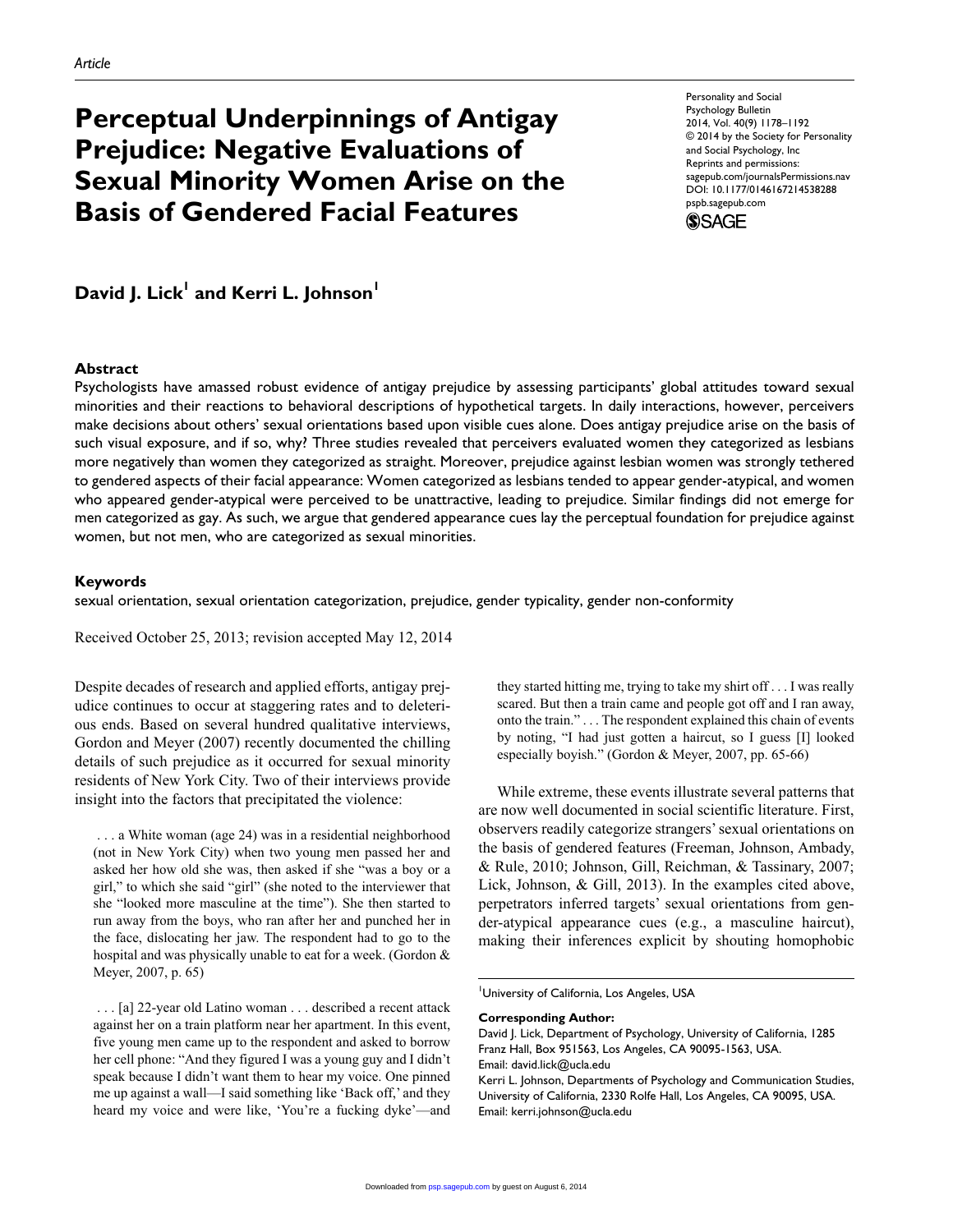epithets (e.g., "dyke"). Second, individuals who are categorized as lesbian or gay face high rates of victimization across the life span (Balsam, Rothblum, & Beauchaine, 2005; Herek, Cogan, & Gillis, 2002). In fact, the above examples illustrate that the mere *perception* that someone is lesbian or gay can compel prejudice, even if that perception remains unconfirmed. Finally, episodes of antigay victimization often escalate beyond verbal harassment, with lifetime rates of self-reported physical violence nearing 30% among sexual minorities (Katz-Wise & Hyde, 2012). Indeed, the perception that the target women were lesbians resulted in physical aggression in both opening examples. In short, these tales buttress conclusions from empirical research, demonstrating that perceivers categorize sexual orientation on the basis of visibly gendered cues and that such categorizations can lead to serious consequences in terms of antigay prejudice.

Although the prevalence of antigay prejudice and the role of visual cues in sexual orientation categorization are well established, links between these two observations have not been explored in depth. It remains unclear, for example, whether antigay prejudice emerges as a simple by-product of categorizing someone as lesbian or gay or if it originates from the cues that perceivers use to categorize individuals as lesbian or gay in the first place. Here, we explored the latter possibility in order to clarify the perceptual underpinnings of antigay prejudice.

# **Sexual Orientation Perception: Cognitive Processes and Social Consequences**

Classic research in social cognition highlighted categorization as a critical precursor of prejudice against diverse groups (Allport, 1954; Dovidio & Gaertner, 2010). Sexual minority categorizations are no exception. Indeed, targets categorized as lesbian/gay are evaluated negatively across social domains, and such negative evaluations stem, at least in part, from aspects of the categorization process itself (e.g., perceptual fluency; Lick & Johnson, 2013). These findings suggest that the very act of labeling someone as lesbian/gay may compel prejudice.

Given the robust theoretical and empirical links between sexual orientation categorizations and prejudice, research investigating the mechanisms by which these categorizations occur has flourished. Indeed, numerous studies have documented that sexual orientation categorizations occur readily and rapidly, without explicit declarations from targets. For example, perceivers categorize strangers' sexual orientations on the basis of a diverse set of visual cues, including dynamic outlines of body movements (Ambady, Hallahan, & Conner, 1999; Johnson et al., 2007), point-light defined gait patterns (Lick et al., 2013), and static facial images (Freeman et al., 2010; Rule, Ambady, Adams, & Macrae, 2008; Rule, Ambady, & Hallett, 2009). Moreover, these categorizations occur within 50 ms of exposure (Rule & Ambady, 2008) and

on the basis of starkly limited information (e.g., isolated portions of the face; Rule et al., 2008).

Armed with the knowledge that sexual orientation categorizations arise on the basis of visual information alone, other work has pinpointed the specific cues that give rise to these categorizations. In one early study, participants enumerated more cross-gender traits for hypothetical lesbian/gay targets than for hypothetical straight targets (Kite & Deaux, 1987). Subsequent studies revealed that gendered heuristics similarly guide sexual orientation categorizations made on the basis of visual features. Indeed, perceivers tend to categorize targets with gender-typical appearances as straight, but targets with gender-atypical appearances as lesbian/gay (Freeman, Ambady, Rule, & Johnson, 2008; Johnson et al., 2007; Lick et al., 2013; Rieger, Linsenmeier, Gygax, Garcia, & Bailey, 2010).

Thus, extant findings confirm that sexual orientation categorizations (a) are associated with prejudice, such that targets categorized as lesbian/gay are evaluated more negatively than targets categorized as straight, and (b) arise on the basis of visibly gendered cues in the face and body. Still, the functional link between these observations remains unexplored. Insofar as gender typicality is associated with social evaluations in general, we propose that it may help to explain the occurrence of antigay prejudice over and above the act of categorization itself.

# **Gender Typicality and Social Evaluation**

As described above, visibly gendered features inform perceptions of masculinity and femininity, and these perceptions drive sexual orientation categorizations, such that individuals exhibiting gender-typical appearances tend to be categorized as straight, whereas individuals exhibiting gender-atypical appearances tend to be categorized as lesbian/gay (Freeman et al., 2010; Johnson et al., 2007). Importantly, these same gendered appearance cues also have implications for higher-level social evaluations. For instance, perceptions of gender typicality predict attractiveness judgments of both women and men. Among women, gender-typical appearances are rated as more attractive than gender-atypical appearances (Johnson & Tassinary, 2007a; Johnston & Franklin, 1993; Rhodes, Hickford, & Jeffery, 2000), perhaps because extreme secondary sex characteristics (e.g., large breasts) signal immunity and fecundity (Symons, 1995; Thornhill & Gangestad, 1996). A different pattern emerges for men. Indeed, men with gender-atypical appearances are sometimes rated as more attractive than are men with gender-typical appearances, at least for judgments of composite and synthetic images (Lick & Johnson, in press; O'Toole et al., 1998; Perrett et al., 1998). This bias may stem from an association between extreme forms of gender typicality and negative traits in men (e.g., threat of violence) or from an association between gender atypicality and positive traits in men (e.g., high parental quality; Rhodes et al., 2000).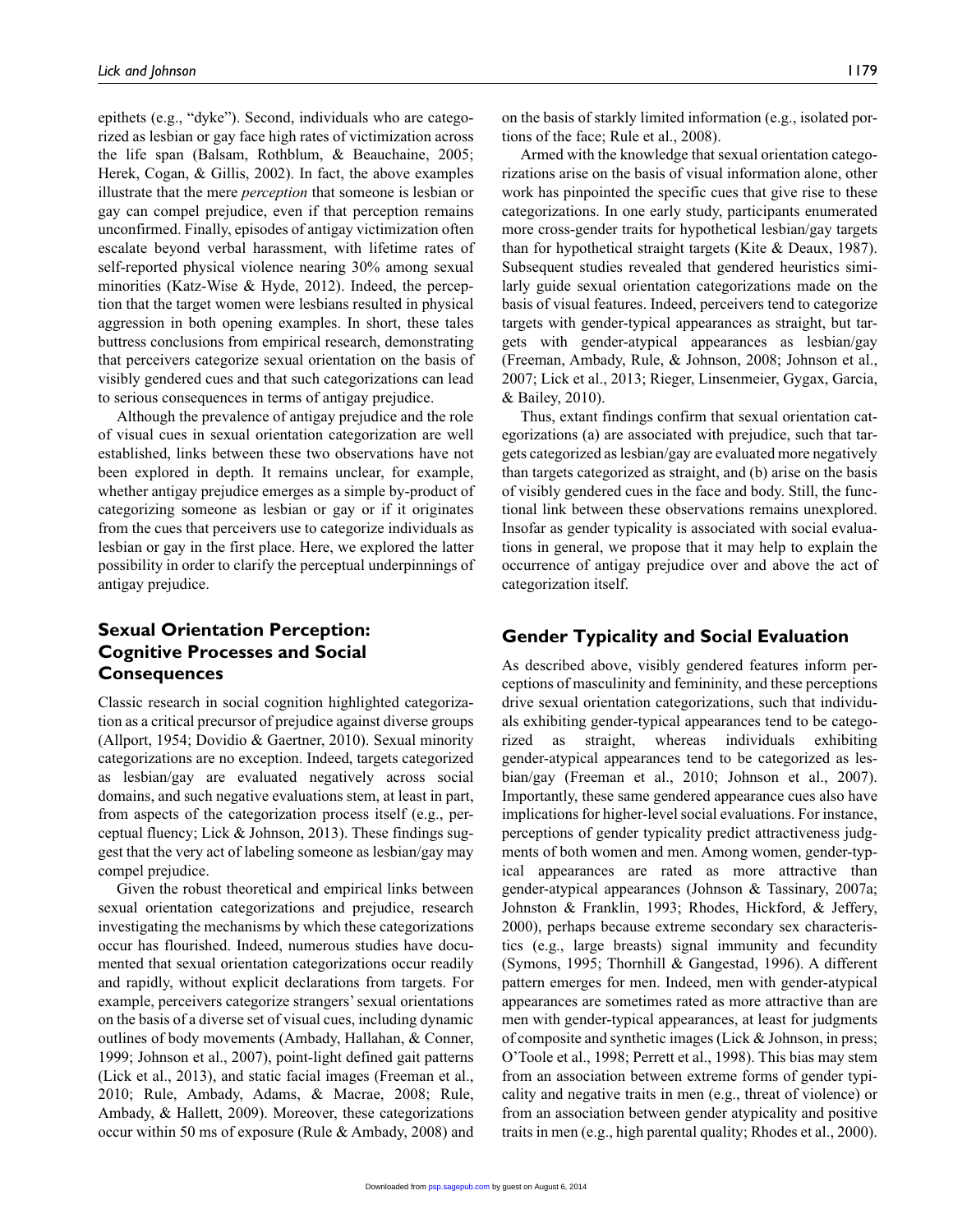Although the exact mechanisms driving these effects remain speculative, the notion that gendered appearance cues guide attractiveness judgments is well founded.

Gender typicality may not only affect perceptions of sexual orientation categories and physical attractiveness, but also broader social evaluations. Indeed, a robust literature has linked gender typicality to global evaluations of both men and women. For example, gender-atypical students tend to be rated as lower in social status than their gender-typical peers, and this pattern is robust to differences in sex and sexual orientation (Horn, 2007). Moreover, the association between gender typicality and social evaluation begins early in life, insofar as adults rate gender-typical traits as more desirable than gender-atypical traits among young children (Kane, 2006; Martin, 1995). Children themselves show similar biases, rating gender-typical peers as more likeable than gender-atypical peers (Martin, 1989).

Unlike findings for perceived attractiveness, early research suggested that the global evaluative costs of gender atypicality are especially pronounced for men and boys. For example, gender-atypical men report being teased as "inappropriate" and "weak" during childhood (Fagot, 1977; Green, 1987; Katz, 1986; Young & Sweeting, 2004; Zucker, Wilson-Smith, Kurita, & Stern, 1995), whereas gender-atypical women do not (Bem, 1993; Fagot, 1977; Feinman, 1981; Sandnabba & Ahlberg, 1999). Other work buttressed these observations by revealing that men are expected to be highly masculine, and that men police this expectation among themselves (Pleck, 1975). For example, men who feel insecure about their masculinity are vigilant to gender-atypical others (Lick, Johnson, & Riskind, in press), and those high in traditional masculinity are prone to enact violence against gay men who they perceive to defy traditional gender roles (Glick, Gangl, Gibb, Klumpner, & Weinberg, 2007; Parrott, 2009). Collectively, these findings have led to speculation that the deleterious effects of gender atypicality might be especially pronounced for men.

Importantly, however, research highlighting the social detriments of gender atypicality for men tends to be limited to one particular type of gendered information: behavioral descriptions. Indeed, many of the existing studies defined gender typicality in broad behavioral terms, including targets' actions, hobbies, occupations, and interests. In contrast, less work has probed the evaluative consequences of gendered *appearance cues*—the proximal visible features that render a target masculine or feminine. Such visual correlates of masculinity and femininity are immediately evident to outside observers, and they form the basis of consequential judgments, including sexual orientation categorizations (Freeman et al., 2010; Johnson et al., 2007). The few studies that have investigated the role of gendered appearance cues in social evaluations of men and women reveal a distinct pattern. For example, perceivers in one recent series of studies expressed prejudice against women with gender-atypical facial features, but considerably less prejudice against men

with gender-atypical facial features. Instead, perceivers *preferred* gender-atypical men to gender-typical men, especially when their gendered features became extreme (Lick & Johnson, in press). A recent study of adolescents similarly revealed that gender-atypical appearance cues were perceived as strong motivators for prejudice against teenage girls, but not boys (Thompson, Sinclair, Wilchins, & Russell, 2013).

Thus, gender typicality clearly guides social evaluations, but it appears to function differently depending upon the sex of the target and the focus of analysis. While studies examining broad correlates of gendered behavior suggest that gender atypicality leads to especially harsh prejudice against men, studies examining gendered appearance cues suggest that gender atypicality may lead to especially harsh prejudice against women. How these gendered evaluations function with regard to one's perceived sexual orientation, however, remains unclear.

# **Gender Typicality and Antigay Prejudice**

We propose that gendered appearance cues may help to explain the link between sexual orientation categorizations and prejudiced evaluations. Of course, we are not suggesting that sexual orientation categorization is unimportant; instead, we argue that gendered appearances lay the foundation for antigay prejudice relatively early in the perceptual process, helping to explain antigay prejudice over and above the effects of categorization itself.

Some evidence indirectly supports our claim that gendered appearance cues help to explain antigay prejudice. In self-reports of sexual minority youth, gender atypicality is associated with more frequent experiences of parental/peer rejection (Landolt, Bartholomew, Saffrey, Oram, & Perlman, 2004) and bullying (Friedman, Koeske, Silvestre, Korr, & Sites, 2006; Ploderl & Fartacek, 2009). Furthermore, adolescents' reports of harassment related to gender atypicality and sexual orientation are strongly correlated (*r* = .56; Thompson et al., 2013). Gender-atypical adults who identify as lesbian/ gay also report higher rates of victimization than their gender-typical peers (Corliss, Cochran, & Mays, 2002; Rivers & Cowie, 2006; Saewyc et al., 2006). Finally, gay men and lesbians frequently mention gender atypicality in personal narratives recounting hate crimes (Gordon & Meyer, 2007). Thus, gender typicality helped to explain victimization experiences among participants who identified as lesbian/gay in several recent studies, suggesting that it may play a crucial role in antigay prejudice.

Despite suggestive evidence linking gender atypicality to antigay prejudice, however, two factors make it difficult to confirm our hypothesis on the basis of existing data. First, most of the relevant findings conflate sexual orientation and gender atypicality by examining retrospective self-reports of lesbian/gay individuals, which may be biased by respondents'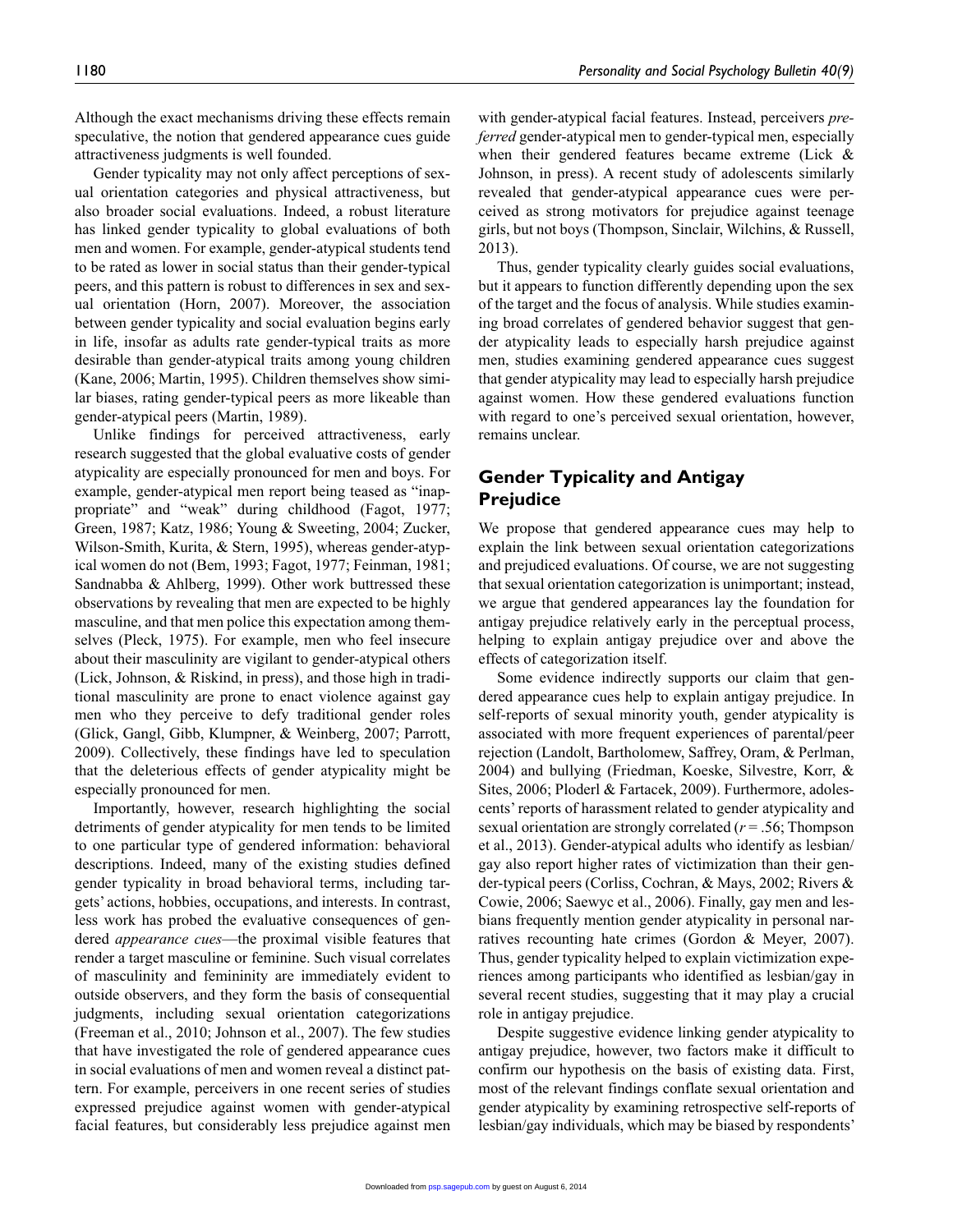memory distortions or current mental health status. Thus, more work from the perceiver's perspective is warranted. Second, as mentioned above, most studies linking gender atypicality to experiences with prejudice have used broad definitions of gender atypicality that incorporate hobbies, occupations, and interests (the "gendered personality"; Bem, 1993). However, many of these traits are not immediately observable to strangers, who enact a majority of the aggression against sexual minorities (Mason, 1993). The impact of gendered appearance cues may therefore be especially important for understanding antigay prejudice, yet this possibility has not been explored in depth (Wylie, Corliss, Boulanger, Prokop, & Austin, 2010). Indeed, while at least one study used experimental vignettes to demonstrate that gender atypicality helps explain prejudice against sexual minorities (especially lesbian women; see Lehavot & Lambert, 2007), these findings were not specific to appearance cues. We address both of the aforementioned issues in the current research.

# **The Current Research**

Here, we tested whether visibly gendered characteristics form the perceptual basis for prejudice against sexual minorities. First, we sought to replicate earlier findings regarding the pervasiveness of antigay prejudice by testing whether perceivers express prejudice against targets they categorize as lesbian/ gay based solely upon their facial features. We predicted that targets categorized as lesbian/gay would receive more negative evaluations than would targets categorized as straight. Second, we tested whether gendered appearance cues are associated with antigay prejudice. We predicted that genderatypical facial features would help to explain the aforementioned association between sexual orientation categorizations and social evaluations. Third, we tested the moderating role of target sex in the association between perceived sexual orientation, gender typicality, and prejudice. Because recent research has revealed that gender-atypical women face harsher sanctions than do gender-atypical men on the basis of their appearance (Lick & Johnson, in press; O'Toole et al., 1998; Perrett et al., 1998; Rhodes et al., 2000; Thompson et al., 2013), we predicted that women categorized as lesbians would be evaluated more negatively than men categorized as gay, and that facial gender atypicality would help to explain these differences. We tested these predictions in three studies that used diverse stimuli and methods to probe the perceptual underpinnings of antigay prejudice.

# **Study 1**

#### *Method*

*Participants.* Forty-two undergraduates (29 women, 13 men) participated in exchange for course credit. Three men and one woman identified as lesbian/gay; the remaining participants identified as straight (one unreported).

*Stimuli.* Stimuli were 48 faces that varied by sex, sexual orientation, and gender typicality (24 men—6 gay gender-typical, 6 gay gender-atypical, 6 straight gender-typical, 6 straight gender-atypical; 24 women—6 lesbian gender-typical, 6 lesbian gender-atypical, 6 straight gender-typical, 6 straight gender-atypical). These faces were a subsample of stimuli from Freeman et al. (2010), in which 10 independent coders rated the gender typicality of 158 faces (1 = *gendertypical* to 7 = *gender-atypical*). Based on coders' scores, we chose the 6 most gender-typical (i.e., most masculine men and most feminine women) and gender-atypical (i.e., least masculine men and least feminine women) faces for each sex and sexual orientation category to yield the 48 stimuli described above.

*Procedure.* Participants completed the study on Macintosh computers running customized stimulus presentation software. Participants viewed each face twice, providing a unique set of judgments in each block. Stimuli were presented randomly within each block.

First, participants evaluated each target on ten 7-point semantic differential scales. The items were modeled after Anderson's (1968) study of the most potent descriptors used to describe other people, and they were: appropriate–inappropriate (reverse-scored), improper–proper, respectable–indecent (reverse-scored), unseemly–seemly, acceptable–unacceptable (reverse-scored), appealing–shocking (reverse-scored), honest–dishonest, offensive–approved, in poor taste–in good taste, and cold–warm. We reasoned that these words would capture antigay prejudice to the extent that targets categorized as lesbian/gay received more negative evaluations than targets categorized as straight. Indeed, recently published studies have used these items to document antigay prejudice (Lick & Johnson, 2013). After completing the evaluations, participants categorized each target's sexual orientation  $(0 =$ *straight*, 1 = *lesbian/gay*). Sexual orientation was not mentioned until this final block, and participants received no feedback regarding the accuracy of their judgments.<sup>1</sup> Finally, after completing all trials, participants reported their own sex and sexual orientation before being debriefed.

#### *Results and Discussion*

We examined gendered appearance cues as a factor underlying antigay prejudice in three steps. First, we tested our prediction that targets categorized as lesbian/gay would be evaluated more negatively than targets categorized as straight. Next, we tested the impact of targets' gendered appearance on these evaluations. Finally, we tested whether target sex moderated these effects, expecting associations between gendered appearance cues, sexual orientation categorization, and prejudice to be especially robust for female targets.

In this and all subsequent studies, we tested our hypotheses with random coefficient multilevel models (RCMs).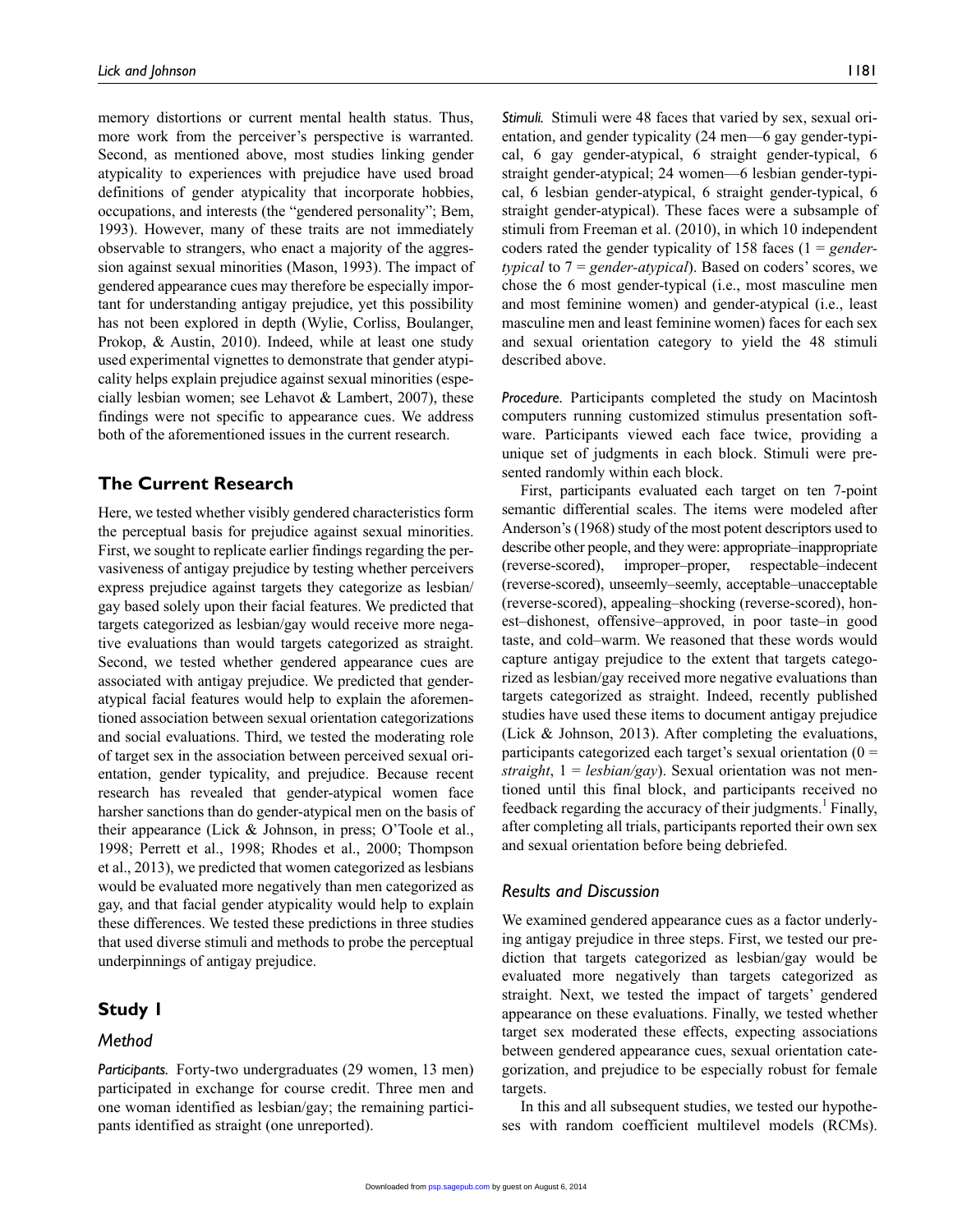Although we included random intercepts to account for the nested structure of the data, we were only interested in the fixed portion of each model; thus, we do not discuss random effects further. For dichotomous outcomes, we used SAS PROC GLIMMIX; for continuous outcomes, we used SAS PROC MIXED. For GLIMMIX models, we employed Quasi-Likelihood estimation, which is the default for estimating binary outcomes. For MIXED models, we employed Full Information Maximum Likelihood estimation, which enabled us to conduct likelihood ratio tests to compare the fit of models that included different fixed effects.<sup>2</sup>

In all models, we analyzed Target Sex and Perceived Sexual Orientation categorically (*−*0.5 = *male*, 0.5 = *female*; −0.5 = *straight*, 0.5 = *lesbian/gay*). We analyzed gender typicality continuously based upon mean ratings of independent coders from Freeman et al. (2010), on which higher values indicated more gender-atypical appearances for both sexes (hereafter, Normed Gender Typicality). Finally, we computed within-subject reliability for the evaluative items using the method described by Cranford et al. (2006), which indicates a scale's ability to capture change in participants' ratings across a range of stimuli. The items showed high within-subject reliability  $(0.85)$ , so we summed them to create a continuous composite score on which higher values indicated more positive evaluations (hereafter, Evaluative Judgments). All continuous predictors were mean-centered prior to analysis.

In light of previous research suggesting that men are especially critical of other men who are deemed gender-atypical, we tested Perceiver Sex as a moderating factor in this and all forthcoming studies. Perceiver Sex emerged as a significant moderator only twice, and neither effect changed the interpretation of our findings. These effects are noted, but we subsequently dropped Perceiver Sex as a predictor from all models. We consider the relatively minor impact of Perceiver Sex at length in the General Discussion.

*Sexual orientation categorization predicts prejudice.* Prior research has indicated that lesbian/gay individuals face high rates of prejudice (Herek et al., 2002; Katz-Wise & Hyde, 2012). We sought to extend these findings by testing whether antigay prejudice emerges solely on the basis of visual exposure. To do so, we regressed Evaluative Judgments onto Perceived Sexual Orientation, Target Sex, and their interaction. Overall, targets categorized as lesbian/gay were evaluated more negatively than were targets categorized as straight, *B* = *−*5.07, *SE* = 0.63, *t* = *−*8.01, *p* < .001, 95% confidence interval (CI) = [*−*6.31, *−*3.83]. This effect was qualified by a significant two-way interaction between Perceived Sexual Orientation and Target Sex, *B* = *−*7.88, *SE* = 1.24, *t* = *−*6.37, *p* < .001, 95% CI = [−10.31, −5.46]. Among male targets, the association between sexual orientation categorization and evaluation was not significant,  $B = -0.79$ ,  $SE = 0.90$ ,  $t =$ *−*0.87, *p* = .38, 95% CI = [*−*2.56, 0.99]. Among female targets, however, those categorized as lesbians were evaluated



**Figure 1.** Evaluative judgments as a function of target sex and gender typicality in Study 1.

more negatively than were those categorized as straight,  $B =$ *−*9.50, *SE* = 0.88, *t* = *−*10.75, *p* < .001, 95% CI = [*−*11.24, *−*7.77]. Thus, antigay prejudice arose relatively early in the process of social perception, and this effect was especially robust for female targets.

*Gender typicality predicts prejudice.* Next, we tested whether gender typicality helped to explain the association between sexual orientation categorization and prejudice. To first establish a basic link between gender typicality and prejudice, we regressed Evaluative Judgments onto Normed Gender Typicality, Target Sex, and their interaction. The predicted two-way interaction emerged,  $B = -2.63$ ,  $SE = 0.51$ ,  $t =$ *−*5.16, *p* < .001, 95% CI = [*−*3.63, *−*1.63]. Among male targets, the effect of gender typicality was not significant,  $B =$ *−*0.39, *SE* = 0.44, *t* = *−*0.89, *p* = .37, 95% CI = [*−*1.24, 0.47]. Among female targets, however, gender-atypical women were evaluated more harshly than were gender-typical women, *B* = *−*2.98, *SE* = 0.26, *t* = *−*11.56, *p* < .001, 95% CI = [*−*3.49, *−*2.48] (Figure 1).

We have shown that women who were ultimately categorized as lesbians and who exhibited gender-atypical facial features received harsh evaluations. Next, we tested our focal prediction that these two routes to prejudice are functionally related. We began by testing whether gender typicality predicted sexual orientation categorizations. Specifically, we regressed Perceived Sexual Orientation onto Normed Gender Typicality, Target Sex, and their interaction. The two-way interaction was marginally significant,  $B = 0.20$ ,  $SE = 0.11$ , *t* = 1.87, *p* = .06, 95% CI = [−0.01, 0.41]. Among men, gender-atypical targets were more likely to be categorized as gay than were gender-typical targets,  $B = 1.17$ ,  $SE = 0.08$ ,  $t =$ 14.05,  $p < .001$ , 95% CI = [1.01, 1.34]. Among women,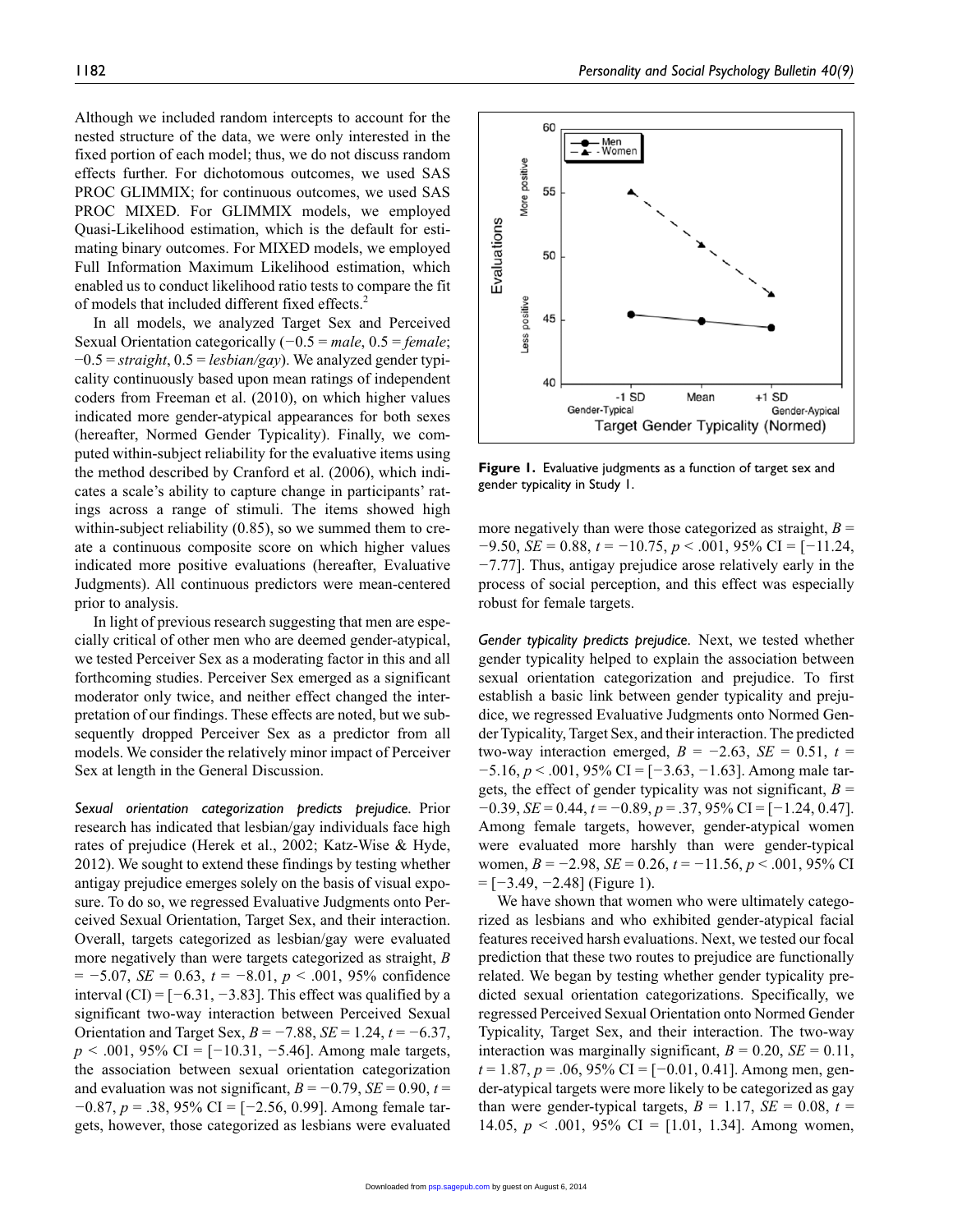gender-atypical targets were more likely to be categorized as lesbians than were gender-typical targets, and this effect was stronger than it was for men,  $B = 1.32$ ,  $SE = 0.07$ ,  $t = 17.76$ , *p* < .001, 95% CI = [1.17, 1.47].

Thus far, we have found that gender-atypical women were perceived to be lesbians, and that both gender-atypical women and those perceived to be lesbians were evaluated negatively. On the other hand, gender-atypical men were categorized as gay, but gender-atypical men and those perceived to be gay were *not* evaluated negatively. These findings suggest that gender-atypical appearance cues may help to explain antigay prejudice directed against women but not against men. To test this hypothesis directly, we conducted a series of multilevel regression analyses to determine whether accounting for facial gender typicality reduced the association between a target's perceived sexual orientation and their subsequent evaluations. We began by regressing Evaluative Judgments onto Perceived Sexual Orientation separately for male and female targets. Among female targets, those categorized as lesbians were evaluated more negatively than those categorized as straight,  $B = -9.50$ ,  $SE = 0.88$ ,  $t =$ *−*10.75, *p* < .001, 95% CI = [*−*11.24, *−*7.77]. Among male targets, perceived sexual orientation did not reliably predict evaluations,  $B = -0.79$ ,  $SE = 0.90$ ,  $t = -0.87$ ,  $p = .38$ , 95% CI = [*−*2.56, 0.99]. Next, we added Normed Gender Typicality to each model. Among female targets, accounting for the effects of gender typicality greatly reduced prejudice related to perceived sexual orientation; in fact, the association between Perceived Sexual Orientation and Evaluative Judgments for women was reduced by more than half after accounting for Normed Gender Typicality, *B* = *−*4.66, *SE* = 1.24, *t* = *−*3.77, *p* < .001, 95% CI = [*−*7.08, *−*2.23]. Among male targets, accounting for the effects of Normed Gender Typicality had a negligible effect on evaluations related to perceived sexual orientation, *B* = *−*0.52, *SE* = 1.03, *t* = *−*0.51, *p* = .61, 95% CI = [−2.54, 1.50].

To obtain corroborating evidence of the differential role of gender typicality in predicting prejudice against targets categorized as lesbian versus those categorized as gay, we constructed a series of nested regression models. First, we regressed Evaluative Judgments onto Perceived Sexual Orientation. Next, we added Normed Gender Typicality, Target Sex, and their interaction to the model, and we conducted a likelihood ratio test on the deviance values from these two models. Results indicated that including the gender typicality effects in the model significantly improved model fit,  $\chi^2(3) = 171.90$ ,  $p < .001$ . Thus, accounting for the effect of gender typicality that differed between men and women improved the predictive power of the regression model linking sexual orientation categorizations to prejudice.

Overall, Study 1 provided two insights to research on antigay prejudice. First, sexual orientation categorizations predicted evaluative judgments, such that targets who were ultimately categorized as lesbian/gay received more negative evaluations than did targets who were ultimately categorized

as straight. Because perceivers evaluated the targets before explicitly categorizing their sexual orientations, these results indicate that antigay prejudice emerges on the basis of facial features prior to explicit sexual orientation categorizations. Second, perceptions of sexual orientation were tethered to gendered facial features, especially for women. Specifically, women who appeared gender-atypical tended to be categorized as lesbians, and they also tended to be evaluated negatively. Accounting for this effect of gender typicality reduced the association between perceived sexual orientation and evaluations of women by half. On the other hand, gender typicality did not play a notable role in evaluations of men categorized as gay. Collectively, these findings reveal that antigay prejudice arises on the basis of gendered facial cues for women, but not for men.

# **Study 2**

In Study 1, we established that antigay prejudice emerges on the basis of gendered facial features, especially for women. Although this pattern of results was consistent with our predictions, several factors warrant further scrutiny. First, Study 1 employed a measure of social evaluations based on descriptors known to predict attitudes toward other people, but many of the items in this scale may have been uniquely related to perceptions of gender typicality (e.g., inappropriate, unacceptable). More global attitude measures would help to ensure that our results were not due to the specific items included in the evaluation scale. Second, although Study 1 was externally valid insofar as perceivers evaluated facial photographs of real people who varied in sexual orientation and gender typicality, the stimuli may also have varied in other unexpected ways (e.g., attractiveness). Replicating our results with a new stimulus set would lend further weight to our conclusions. Third, we intentionally maintained a consistent order of judgments in Study 1, such that evaluations always occurred before sexual orientation categorizations. This design allowed us to establish that antigay prejudice emerged prior to explicit sexual orientation categorizations. That said, it is also possible that perceivers' initial evaluations affected their subsequent sexual orientation categorizations. Finally, Study 1 employed a normed measure of gender typicality that was based upon ratings from independent coders. Although this method was empirically rigorous, it would be compelling to demonstrate similar effects using perceivers' own ratings of each target's gender typicality, which may play an important role in their evaluations. With these considerations in mind, we designed Study 2 to replicate our previous effects using a new stimulus set, broader measures of prejudice, and subjective perceptions of gender typicality within a fully counterbalanced design.

We should also note that although our initial finding that lesbian women were evaluated more harshly than gay men on the basis of their gender-atypical facial appearance is consistent with recent work in social vision (e.g., Lick &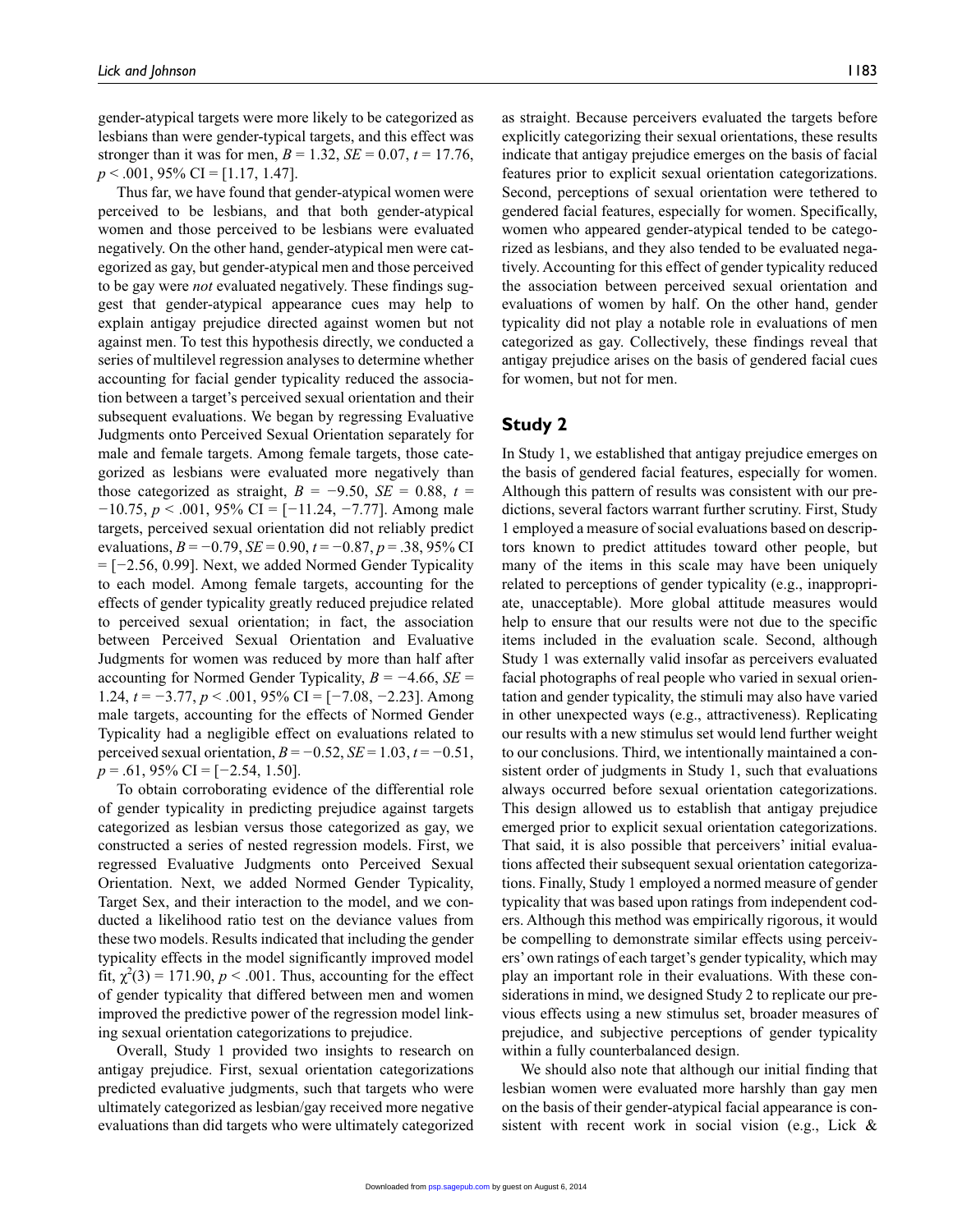Johnson, 2013), it contradicts other work on antigay prejudice. Indeed, the majority of research on this topic has reported the opposite trend (Bem, 1993; Katz-Wise & Hyde, 2012). We suspect that this discrepancy stems from methodological differences across studies. Earlier work on antigay prejudice relied primarily on retrospective self-reports from lesbian/gay adults or broad attitudinal measures that asked participants about their feelings toward hypothetical targets whose behaviors were described in vignettes. In contrast, our studies examined visible cues to sexual orientation. It is possible that different factors govern prejudice elicited by visual cues versus behavioral cues. In particular, physical attractiveness is one factor that may be specific to antigay prejudice that stems from visual cues. Indeed, numerous studies have demonstrated that perceivers judge a target's attractiveness based upon visible cues in the face and body (Johnson & Tassinary, 2007a, 2007b; Thornhill & Gangestad, 1996). Furthermore, these attractiveness judgments are yoked to both gender typicality and broader social evaluations, such that gender-atypical women tend to be perceived as unattractive (Gillen, 1983; Johnson & Tassinary, 2007b; Johnston & Franklin, 1993; Rhodes et al., 2000) and receive harsh social evaluations (Dion, Berscheid, & Walster, 1972; Mathes & Kahn, 1975). On the other hand, gender-atypical men are sometimes judged as more attractive and evaluated more favorably than gender-typical men, especially for facial stimuli (Lick & Johnson, in press; O'Toole et al., 1998; Perrett et al., 1998; Rhodes et al., 2000). In light of these findings, it is plausible that gender atypicality explains prejudice against lesbian women but not gay men because of the differential role that physical attractiveness plays in social evaluations of each sex. We tested this hypothesis to help clarify the robust sex differences observed in Study 1.

#### *Participants*

One hundred sixty-five Internet users (75 men, 90 women) participated in an online study. Most participants identified as straight (91%), though several identified as lesbian, gay, or bisexual (9%).

#### *Stimuli*

Stimuli were a subsample of 40 full-color White faces from Johnson and Ghavami (2011), which depicted real people who varied by sex and sexual orientation (10 gay men, 10 straight men, 10 lesbian women, 10 straight women).

#### *Procedure*

Participants were recruited from Amazon Mechanical Turk for a study about their perceptions of other people, with no mention of gender or sexual orientation. After providing consent, participants viewed each face three times, providing a unique set of judgments in each block. Stimuli were presented

randomly within each block, and block order was fully counterbalanced across participants. In one block, participants evaluated each target along three 10-point feeling thermometers: Attractiveness (How attractive is this person? 1 = *not at all attractive* to 10 = *very attractive*), Warmth (How warmly do you feel toward this person? 1 = *not at all warm* to 10 = *very warm*), and Desire for Contact (How much would you like to be friends with this person?  $1 = not at all$  to  $10 = very$ *much*). In the remaining blocks, participants categorized each target's sexual orientation (*lesbian/gay* or *straight*) and gender (1 = *very masculine* to 10 = *very feminine*). After completing all judgments, participants reported their own sex and sexual orientation before being debriefed.

#### *Results and Discussion*

In Study 2, we first sought to replicate our initial findings about the role of gender typicality in antigay prejudice, this time using a fully counterbalanced design with new stimuli and broader measures of interpersonal prejudice. Additionally, we sought to test a mechanism underlying the sex differences we observed previously. Specifically, we predicted that gender-atypical women would be perceived as relatively unattractive, and that perceptions of unattractiveness would help to explain the link between gender atypicality and prejudice against lesbian women. We did not expect attractiveness to predict prejudice against gay men, because gender-atypical facial features are frequently rated as attractive for men (Perrett et al., 1998; Rhodes et al., 2000).

As before, we analyzed Target Sex and Perceived Sexual Orientation categorically (*−*0.5 = *male*, 0.5 = *female; −*0.5 = *straight*, 0.5 = *lesbian/gay*). Responses to the Warmth and Contact items were highly correlated  $(r = .85)$ , so we combined them into a composite score on which higher values indicated more favorable evaluations (hereafter, Evaluative Judgments). Moreover, we multiplied participants' gender judgments by *−*1 for male targets, yielding a common index for the degree of atypical appearance for both sexes (hereafter, Perceived Gender Typicality). We tested our hypotheses using an analytic approach identical to Study 1.

*Sexual orientation categorization, gender typicality, and prejudice.* First, we sought convergent evidence that antigay prejudice arises specifically against women categorized as lesbians following exposure to their faces. To do so, we regressed Evaluative Judgments onto Perceived Sexual Orientation, Target Sex, and their interaction. As before, the twoway interaction was significant, *B = −*2.93, *SE =* 0.21, *t = −*13.93, *p* < .001, 95% CI = [*−*3.08, *−*2.79]. Among male targets, those categorized as gay were evaluated more favorably than those categorized as straight,  $B = 0.40$ ,  $SE = 0.14$ , *t* = 2.81, *p* = .01, 95% CI = [0.30, 0.49]. Among female targets, in contrast, those categorized as lesbians were evaluated more negatively than those categorized as straight,  $B = -2.75$ , *SE* = 0.16, *t* = *−*17.75, *p* < .001, 95% CI = [*−*2.86, *−*2.65].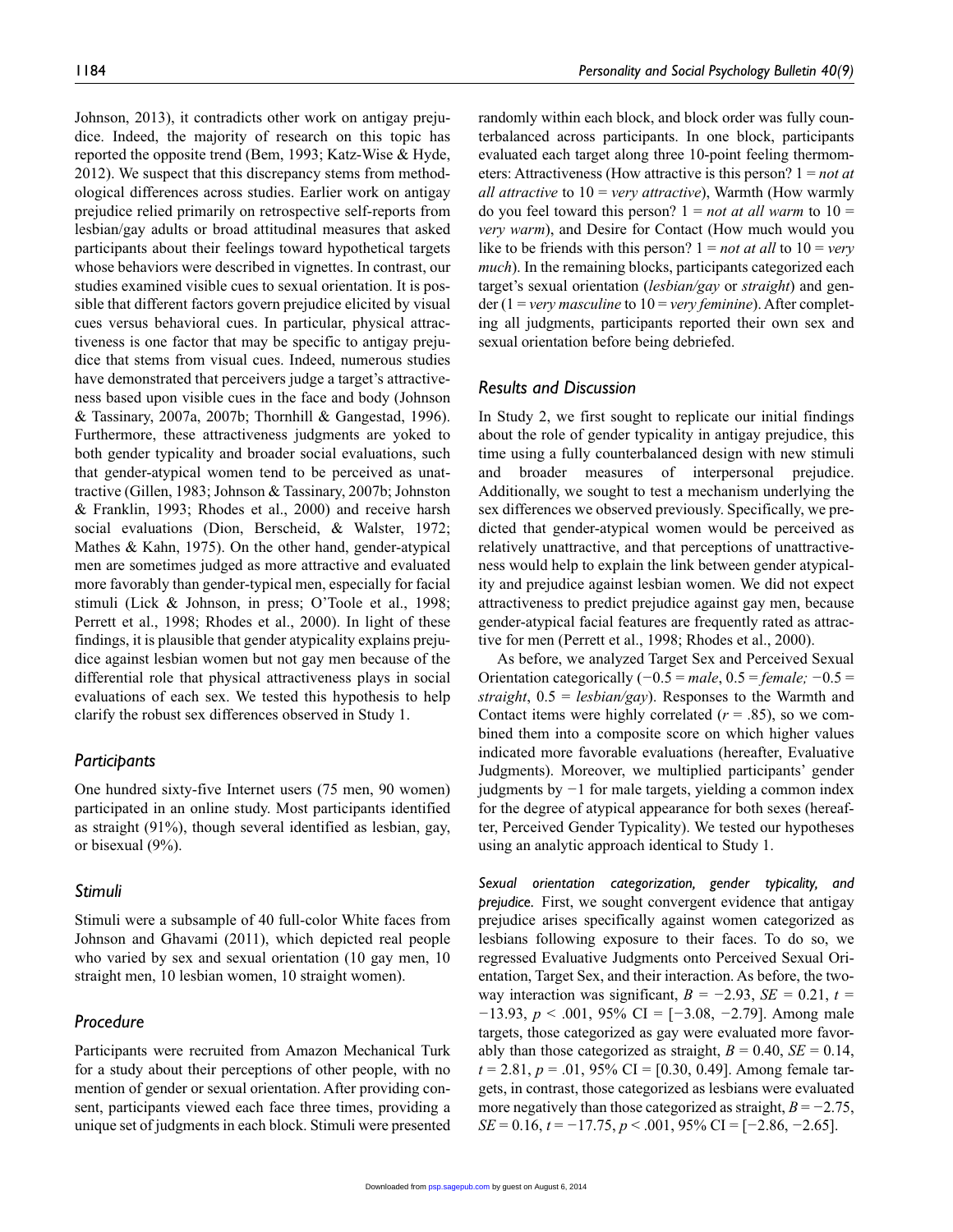

**Figure 2.** Evaluative judgments as a function of target sex and gender typicality (A) and perceived attractiveness as a function of target sex and gender typicality (B) in Study 2.

Next, we tested whether facial gender typicality was differentially associated with prejudice against men and women. Specifically, we regressed Evaluative Judgments onto Perceived Gender Typicality, Target Sex, and their interaction. Once again, the two-way interaction was significant,  $B =$ *−*1.08, *SE* = 0.05, *t* = *−*23.65, *p* < .001, 95% CI = [*−*1.11, *−*1.05]. Gender-atypical men were evaluated more favorably than gender-typical men,  $B = 0.27$ ,  $SE = 0.04$ ,  $t = 6.93$ ,  $p <$ .001,  $95\%$  CI = [0.25, 0.30]. Among female targets, the opposite was true: Gender-atypical women were evaluated more harshly than gender-typical women,  $B = -0.99$ ,  $SE = 0.03$ ,  $t =$ *−*33.96, *p* < .001, 95% CI = [*−*1.01, *−*0.97] (Figure 2A).

We then sought to replicate our primary finding from Study 1 that gender typicality explains evaluative judgments related to perceived sexual orientation that are moderated by target sex. As before, we first conducted a series of multilevel regression analyses to test whether accounting for facial gender typicality reduced the association between perceived sexual orientation and social evaluations. We began by regressing Evaluative Judgments onto Perceived Sexual Orientation separately for male and female targets. Among female targets, those categorized as lesbians were evaluated more negatively than were those categorized as straight, *B = −*2.75, *SE =* 0.16, *t = −*17.75, *p* < .001, 95% CI = [*−*2.88, *−*2.65].3 Among male targets, those categorized as gay were evaluated more positively than were those categorized as straight,  $B = 0.40$ ,  $SE = 0.14$ ,  $t = 2.81$ ,  $p = .01$ , 95% CI = [0.30, 0.49]. Next, we regressed Evaluative Judgments onto Perceived Gender Typicality and Perceived Sexual Orientation within each sex category. To the extent that facial gender atypicality helps to explain the occurrence of antigay prejudice, the magnitude of the effect for Perceived Sexual

Orientation should be reduced in the models that account for Perceived Gender Typicality. Among female targets, accounting for the effects of Gender Typicality reduced prejudice against lesbian women by 71%,  $B = -0.81$ ,  $SE = 0.16$ ,  $t =$ *−*5.23, *p* < .001, 95% CI = [*−*0.92, *−*0.71]. Among male targets, accounting for Gender Typicality reduced the preference for gay men by 78%,  $B = 0.09$ ,  $SE = 0.15$ ,  $t = 0.58$ ,  $p =$ .56, 95% CI = [*−*0.01, 0.19]. Thus, gender typicality helped to explain sexual orientation-related evaluations of both men and women, but in opposite directions. Perceivers evaluated gender-atypical men favorably, which helped to explain their preference for targets they categorized as gay. In contrast, perceivers evaluated gender-atypical women negatively, which helped to explain their distaste for targets they categorized as lesbians.

As a final test of the differential role of gender typicality in predicting evaluations related to men's and women's perceived sexual orientations, we constructed a series of nested regression models. In the first model, we regressed Evaluative Judgments onto Perceived Sexual Orientation. In the second model, we included Gender Typicality, Target Sex, and their interaction. We then performed a likelihood ratio test on the deviance values from these two models, which revealed that including the latter effects significantly improved model fit,  $\chi^2(3) = 1191.60, p < .001$ . Thus, accounting for the effect of gender typicality that differs across men and women enhanced statistical models predicting evaluations from sexual orientation categorizations.

*Perceived attractiveness and prejudice related to gender typicality and sexual orientation.* Thus far, we have found that gender-atypical women are evaluated more negatively than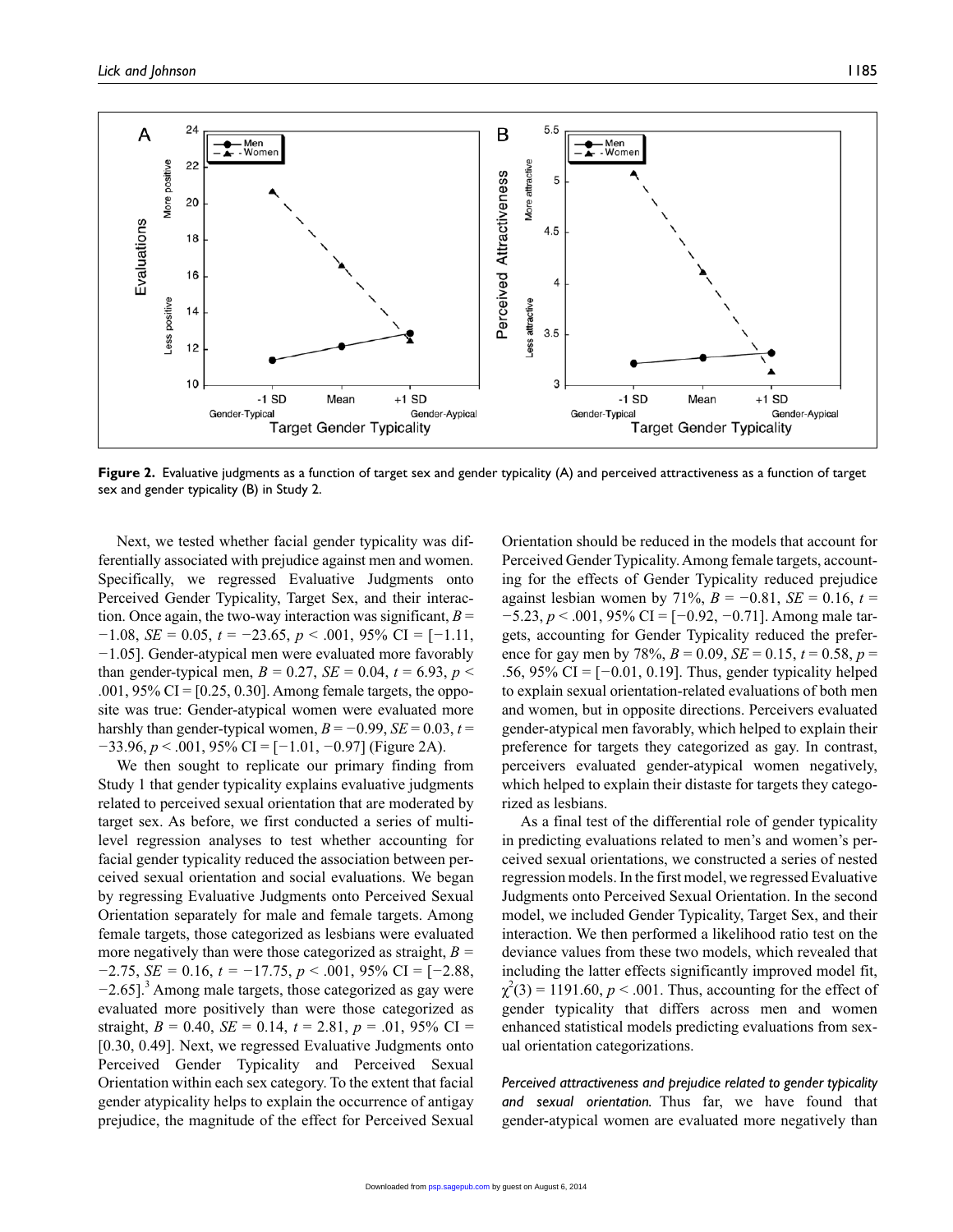|                                                                  | Coefficient before<br>accounting for perceived<br>attractiveness | Coefficient after<br>accounting for perceived<br>attractiveness | Percent reduction after<br>accounting for perceived<br>attractiveness (%) |
|------------------------------------------------------------------|------------------------------------------------------------------|-----------------------------------------------------------------|---------------------------------------------------------------------------|
| Perceived Sexual Orientation ×<br>Target Sex                     | $-1.36$                                                          | $-0.46$                                                         | 66.18                                                                     |
| Gender Typicality × Target Sex                                   | $-0.92$                                                          | $-0.25$                                                         | 72.83                                                                     |
| Perceived Sexual Orientation ×<br>Gender Typicality × Target Sex | 0.62                                                             | 0.08                                                            | 87.10                                                                     |

**Table 1.** Regression Coefficients Linking Perceived Sexual Orientation, Perceived Gender Typicality, and Target Sex to Evaluative Judgments Before and After Accounting for Perceived Attractiveness (Study 2).

gender-typical women, which helps to explain prejudice against those categorized as lesbians. The effects for men were quite different: Study 1 revealed no systematic prejudice against gender-atypical or gay men, and Study 2 revealed that participants actually preferred gender-atypical and gay men to gender-typical and straight men. We next examined whether Perceived Attractiveness helped to explain these sex differences. First, to test whether evaluations were generally associated with attractiveness ratings, we regressed Evaluative Judgments onto Perceived Attractiveness. As expected, perceivers evaluated targets favorably when they were perceived to be attractive,  $B = 1.26$ ,  $SE = 0.02$ ,  $t = 75.01$ ,  $p <$ .001, 95% CI =  $[1.23, 1.29]$ .<sup>4</sup> Next, we tested whether perceived attractiveness varied as a function of target sex and gender typicality. Specifically, we regressed Perceived Attractiveness onto Target Sex, Gender Typicality, and their interaction. The two-way interaction was significant,  $B =$ *−*0.67, *SE* = 0.02, *t* = *−*28.46, *p* < .001, 95% CI = [*−*0.71, *−*0.62]. Among male targets, gender-atypical faces were rated as slightly more attractive than gender-typical faces, *B* = 0.04, *SE* = 0.02, *t* = 1.91, *p* = .06, 95% CI = [<*−*0.01, 0.08]. Among female targets, the opposite was true, such that gender-atypical faces were rated as less attractive than gendertypical faces,  $B = -0.72$ ,  $SE = 0.02$ ,  $t = -48.08$ ,  $p < .001$ , 95% CI = [*−*0.75, *−*0.69] (Figure 2B).

These findings are consistent with the notion that attractiveness judgments predict social evaluations and that gender typicality predicts attractiveness judgments differently for men and women. Still, if our hypothesis is correct, then controlling for perceived attractiveness should reduce the magnitude of the associations between evaluations and both perceived sexual orientation and gender typicality for both men and women. We tested this possibility with a series of nested regression models. To begin, we regressed Evaluative Judgments onto Perceived Sexual Orientation, Perceived Gender Typicality, Target Sex, and all interactions. As before, we uncovered significant two-way interactions between Perceived Sexual Orientation and Target Sex and between Perceived Gender Typicality and Target Sex, as well as a significant three-way interaction between Perceived Sexual Orientation, Perceived Gender Typicality, and Target Sex (see Table 1). Next, we added Perceived Attractiveness to the model. Accounting for attractiveness

reduced the magnitude of all aforementioned effects by more than half. In fact, a likelihood ratio test on the deviance values from these two models indicated that the inclusion of Perceived Attractiveness led to a sizable and significant improvement in model fit,  $\chi^2(1) = 2865.00, p <$ .001. Thus, attractiveness explained a large portion of the variance in evaluative judgments related to sexual orientation categorizations and gender typicality for men and women.

Overall, Study 2 built upon our initial findings in several important ways. First, we replicated our previous findings using broader measures of prejudice, a new stimulus set, and a fully counterbalanced design. We again found that women categorized as lesbians on the basis of their facial features experienced prejudice and that such prejudice was driven by their gender-atypical facial appearance. In contrast, men categorized as gay on the basis of their facial features received favorable evaluations, in part because of their gender-atypical facial appearance. These findings for male targets differed somewhat from our previous study, which indicated no systematic differences in evaluations as a function of men's perceived sexual orientation. We suspect that this discrepancy may be due to differences in the stimuli we used for Study 2, which were collected from public dating websites (see Johnson & Ghavami, 2011). Individuals may accentuate gendered aspects of their appearance on these websites in order to attract mates, and previous work has shown that preferences for gender-atypical men may become more pronounced as gendered features become extreme (Lick & Johnson, in press).

Study 2 also highlighted attractiveness as a key factor underlying the differential effects of gender typicality for evaluations of men and women categorized as gay and lesbian, respectively. Specifically, we found that controlling for perceived attractiveness reduced the sex-moderated effects of gender typicality and sexual orientation categorizations on evaluations. Thus, negative evaluations of lesbian women were tethered to gender atypicality, which was perceived to be unattractive. On the other hand, favorable evaluations of gay men were tethered to gender atypicality, which was perceived to be attractive. To our knowledge, this is the first study implicating perceived attractiveness in prejudiced evaluations of targets believed to be sexual minorities.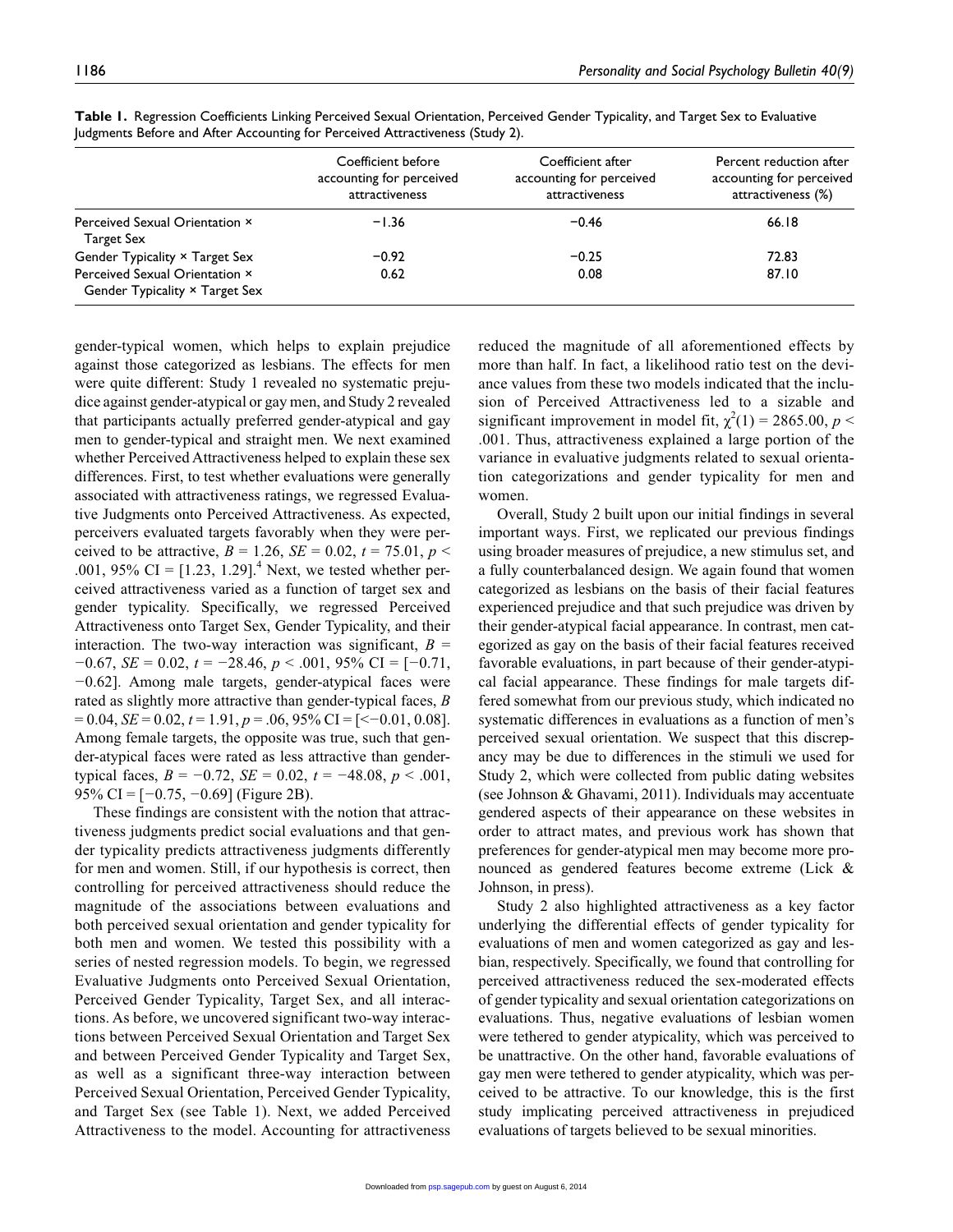# **Study 3**

Across two studies, we found evidence for the perceptual underpinnings of antigay prejudice. Still, it is important to note that sexual orientation categorizations, attractiveness judgments, and broader social evaluations are all functionally linked through visibly gendered features. The interdependent nature of these factors makes it difficult to confirm whether gender typicality truly explains evaluative judgments over and above the effect of sexual orientation categorization. Thus, our primary goal in Study 3 was to experimentally manipulate perceived sexual orientation in order to gain a better understanding of the independent effects of perceived sexual orientation and gendered appearance on social evaluations.<sup>5</sup>

#### *Method*

*Participants.* One hundred thirteen Internet users (52 women, 55 men, 6 unreported) participated in an online study. Most participants identified as straight (81%), though some identified as lesbian, gay, or bisexual (19%).

*Stimuli.* Stimuli included the same 48 facial photographs described in Study 1.

*Procedure.* Participants were recruited from Amazon Mechanical Turk for a study about their perceptions of other people, with no mention of gender or sexual orientation. After providing consent, participants were randomly assigned to one of two conditions. In both conditions, participants evaluated the 48 stimuli along the same dimensions described in Study 1, with the addition of physical attractiveness (1 = *unattractive* to 7 = *attractive*). In the *No Information Condition*, each stimulus photograph appeared in isolation, without additional information; in the *Sexual Orientation Information Condition*, each stimulus photograph was paired with a statement indicating the target's true sexual orientation (e.g., "This man is gay"). This manipulation ensured that participants considered each target's sexual orientation while making their evaluative judgments. After completing their evaluations, participants indicated their own sex and sexual orientation before being debriefed.

#### *Results and Discussion*

We have argued that gender typicality contributes to antigay prejudice over and above the effects of sexual orientation categorization. As such, we predicted that experimental condition (*Sexual Orientation Information* vs. *No Information*) would have no effect on interpersonal evaluations after accounting for the effects of gender typicality. To test this hypothesis, we analyzed Target Sex, Target Sexual Orientation, and Information Condition categorically (*male* = *−*0.5, *female* = 0.5; *straight* = *−*0.5, *gay* = 0.5; *No Information* 

*Condition* = *−*0.5, *Sexual Orientation Information Condition*  $= 0.5$ ). We examined gender typicality based upon ratings of independent coders, as described in Study 1 (hereafter, Normed Gender Typicality). As before, we observed high within-subject reliability (.93) across the evaluative items, so we summed them into a composite score on which higher values indicated more favorable evaluations.

*Sexual orientation categorizations, gender typicality, and prejudice.* First, we sought to replicate our finding that sexual orientation categorizations based upon facial features are associated with evaluative judgments. Our analytic approach differed from prior analyses because we did not obtain explicit sexual orientation categorizations in this study. Instead, we regressed Evaluative Judgments onto Target Sexual Orientation, Target Sex, and their interaction only among participants in the Sexual Orientation Information Condition. The expected two-way interaction emerged,  $B =$ *−*2.66, *SE* = 0.80, *t* = *−*3.34, *p* = .001, 95% CI = [*−*4.22, *−*1.10]. Among male targets, sexual orientation did not predict evaluations,  $B = -0.61$ ,  $SE = 0.56$ ,  $t = -1.09$ ,  $p = .27$ , 95% CI = [*−*1.74, 0.51]. Among female targets, however, those labeled as lesbians were evaluated more negatively than those labeled as straight,  $B = -3.27$ ,  $SE = 0.56$ ,  $t =$ *−*5.82, *p* < .001, 95% CI = [*−*4.29, *−*2.25].

We next sought to replicate our finding that facial gender atypicality is associated with negative evaluations of women but not men. To do so, we regressed Evaluative Judgments onto Normed Gender Typicality, Target Sex, and their interaction. The two-way interaction was highly significant,  $B =$ *−*2.13, *SE* = 0.25, *t* = *−*8.70, *p* < .001, 95% CI = [*−*2.61, *−*1.65]. Among men, gender-atypical targets were evaluated more favorably than were gender-typical targets,  $B = 0.67$ , *SE* = 0.21, *t* = 3.11, *p* = .002, 95% CI = [0.25, 1.09]. Among women, the opposite effect emerged, such that gender-atypical targets were evaluated less favorably than were gendertypical targets,  $B = -1.47$ ,  $SE = 0.12$ ,  $t = -12.57$ ,  $p < .001$ , 95% CI = [*−*1.69, *−*1.24].

Finally, we sought to replicate our primary finding that gender atypicality helps to explain prejudice against lesbian women. We conducted these analyses only among participants in the Information Condition, who knew each target's true sexual orientation. We began by regressing Evaluative Judgments onto Target Sexual Orientation separately for male and female targets. Among men, there was no difference in evaluations for gay and straight targets,  $B = -0.61$ , *SE* = 0.57, *t* = *−*1.08, *p* = .28, 95% CI = [*−*1.74, 0.51]. Among women, however, lesbians were evaluated more negatively than were straight women,  $B = -3.27$ ,  $SE = 0.56$ ,  $t = -5.82$ , *p* < .001, 95% CI = [−4.29, −2.25]. Next, we added Normed Gender Typicality to these models. If facial gender atypicality helps to explain the occurrence of antigay prejudice, then the magnitude of the effect for Target Sexual Orientation should be reduced after accounting for Normed Gender Typicality. Among female targets, accounting for gender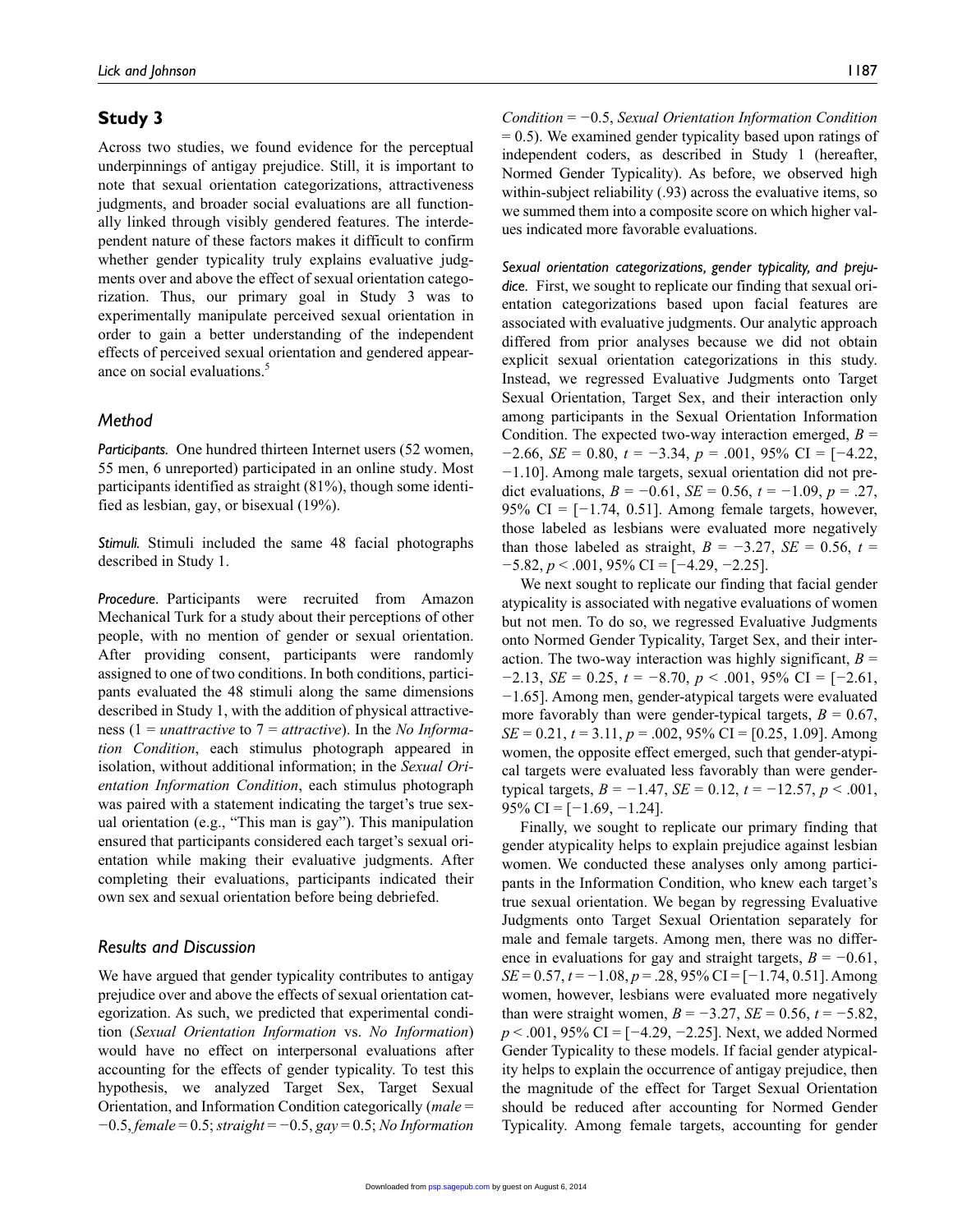typicality indeed reduced the magnitude of the prejudice related to sexual orientation by  $18\%, B = -2.69, SE = 0.51,$ *t* = *−*5.24, *p* < .001, 95% CI = [*−*3.70, *−*1.68]. Among male targets, accounting for target gender typicality had a negligible effect on evaluations related to sexual orientation; the effect of Target Sexual Orientation on Evaluations remained non-significant, *B* = *−*0.86, *SE* = 0.58, *t* = *−*1.47, *p* = .14, 95% CI = [*−*2.00, 0.29].

To further probe this effect, we ran a series of nested regression models to test whether accounting for gender typicality helped to explain the differences in evaluations of sexual minority men and women. First, we regressed Evaluative Judgments onto Target Sexual Orientation. Next, we added Perceived Gender Typicality, Target Sex, and all interactions to the model. We then performed a likelihood ratio test on the deviance values from these two models. As expected, the inclusion of the gender typicality and target sex effects significantly improved model fit,  $\chi^2(5) = 156.10, p < .001$ . Thus, accounting for the effect of gender typicality that differed for men and women significantly improved the fit of regression models predicting prejudice associated with a target's sexual orientation.

*Sexual orientation information and prejudice.* Having replicated our previous findings, our final goal in Study 3 was to determine whether gender typicality functions over and above the effects of sexual orientation categorization to predict antigay prejudice. If sexual orientation categorization is unrelated to these biases, as we have argued, then there should be no significant differences in evaluations among participants who received explicit information about targets' sexual orientations and those who did not. As a preliminary test of this possibility, we regressed Evaluative Judgments onto Condition. These variables were not significantly associated with one another, indicating that explicit information about targets' sexual orientations did not reliably alter evaluations,  $B = 0.61$ ,  $SE = 1.66$ ,  $t = 0.37$ ,  $p = .71$ , 95% CI = [−2.68, 3.91]. As a more specific test of our hypothesis, we next regressed Evaluative Judgments onto Condition, Target Sexual Orientation, and their interaction. As expected, the two-way interaction was not significant,  $B = -0.93$ ,  $SE =$ 0.59, *z* = *−*1.58, *p* = .11, 95% CI = [*−*2.09, 0.22]. In fact, the effect of Condition remained non-significant for evaluations of both straight and lesbian/gay targets, *B*s *=* 1.08 and 0.15, *SE*s *=* 1.68 and 1.93, *t*s *=* 0.64 and 0.08, *p*s *=* .52 and .94, 95% CIs = [*−*2.24, 4.40] and [*−*3.67, 3.96], respectively. Finally, we regressed Evaluative Judgments onto Condition, Target Sexual Orientation, Target Sex, and all interactions. As expected, the three-way interaction was not significant, *B* = *−*0.16, *SE* = 1.15, *t* = *−*0.14, *p* = .89, 95% CI = [*−*2.42, 2.10], indicating that the non-significant interaction between Target Sexual Orientation and Condition remained constant across male and female targets. Collectively, these findings indicate that receiving explicit information about targets' sexual orientations did not reliably alter perceivers' evaluations of men or women.

To further establish that facial gender typicality predicts evaluative judgments over and above the effects of sexual orientation categorization, we regressed Evaluative Judgments onto Condition, Normed Gender Typicality, and their interaction. If our hypothesis is correct, then facial gender typicality should predict evaluations even after accounting for any effects related to targets' sexual orientations. As expected, Condition did not reliably predict Evaluative Judgments,  $B = 0.61$ ,  $SE = 1.66$ ,  $t = 0.37$ ,  $p = .71$ , 95% CI = [*−*2.68, 3.91], but Normed Gender Typicality remained highly predictive of Evaluative Judgments even after accounting for the effect of Condition,  $B = -1.11$ ,  $SE = 0.11$ , *t* = *−*10.08, *p* < .001, 95% CI = [*−*1.32, *−*0.89]. Furthermore, a likelihood ratio test of the deviance values for a model including Normed Gender Typicality, Target Sex, and their interaction and a model that also included Condition was not significant,  $\chi^2(1) = 0.10$ ,  $p = .750$ . Thus, the addition of explicit labels describing targets' sexual orientations had no appreciable impact on social evaluations over and above the effect of gendered facial appearance.

In summary, gendered facial cues predicted social evaluations, whereas information about a target's sexual orientation provided no additional explanatory power. In fact, we found no evidence to suggest that explicit information about a target's sexual orientation affected perceivers' evaluations after accounting for the effects of gendered facial features. These findings lend experimental support to our hypothesis that gendered appearance cues help to explain antigay prejudice over and above effects related to sexual orientation categorization.

# **General Discussion**

Across three studies with diverse outcome measures and stimuli, individuals categorized as sexual minorities were evaluated more negatively than individuals categorized as straight solely on the basis of their facial features. In all three studies, these effects were driven exclusively by prejudice against women categorized as lesbians. Associations between male sexual orientation categorizations and prejudice were less robust; in some cases, men categorized as gay were actually evaluated more favorably than were men categorized as straight.

Aside from documenting the fact that antigay prejudice arises against women on the basis of their facial features, the primary contribution of the current work was to pinpoint the perceptual underpinnings of such prejudice. We found that facial gender typicality played a critical role in both sexual orientation categorizations and evaluative judgments of female targets. Indeed, independent coders' ratings of gender typicality (Studies 1 and 3) and observers' subjective perceptions of gender typicality (Study 2) predicted sexual orientation categorizations, such that women with gender-atypical appearances tended to be categorized as lesbians. Furthermore, gender typicality predicted social evaluations, such that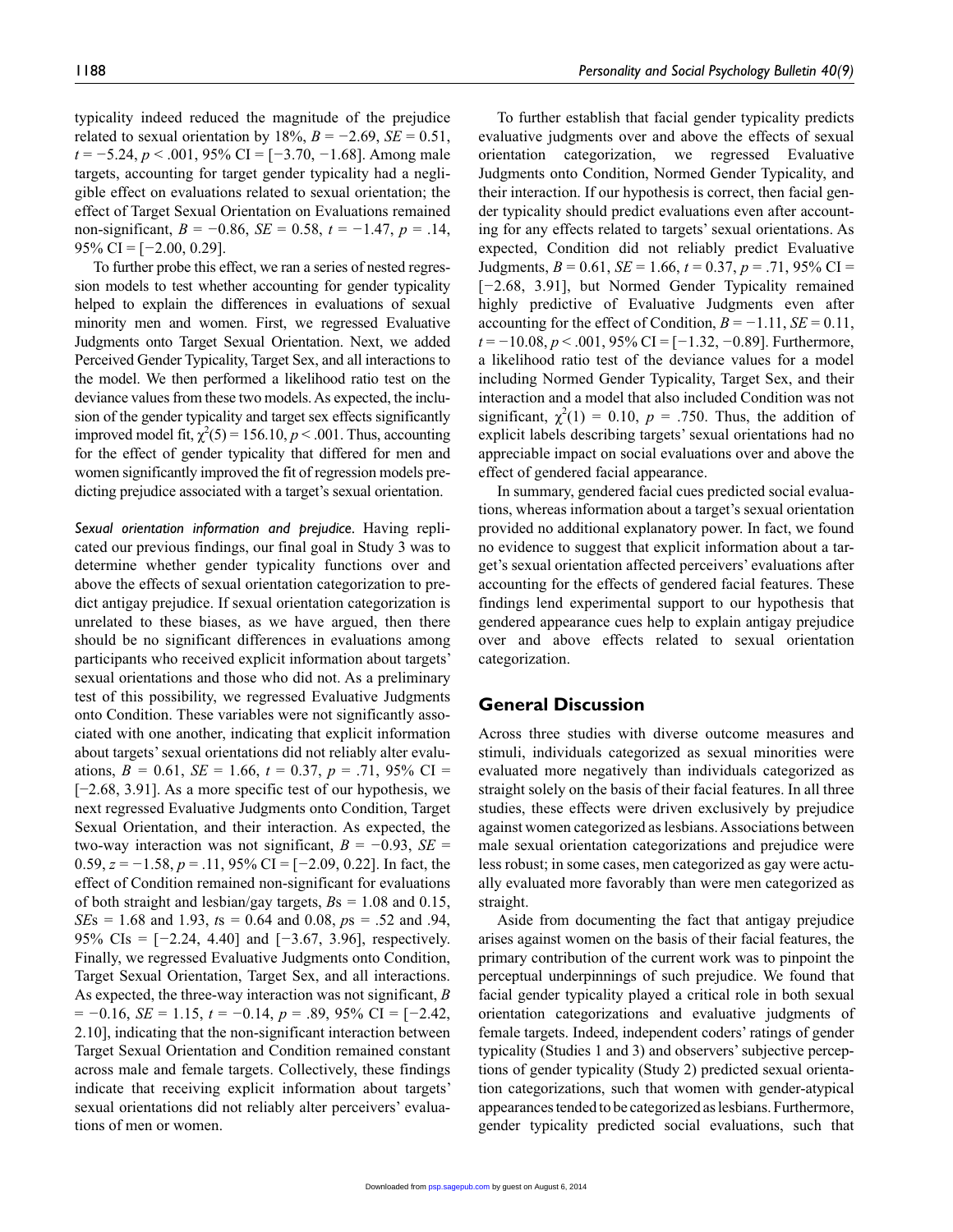women with gender-atypical appearances tended to be evaluated negatively. Perceived attractiveness helped to explain this link between gender atypicality and negative evaluations of lesbian women: Women categorized as lesbians appeared gender-atypical, which was perceived as unattractive, leading to harsh evaluations. In fact, accounting for the association between gender typicality and perceived attractiveness greatly reduced the amount of prejudice directed against women categorized as lesbians.

Gendered facial cues functioned differently for evaluations of men. Across our studies, men categorized as gay generally did not receive negative evaluations—in some case, they received more favorable evaluations than did men categorized as straight. Furthermore, perceivers were less likely to use gender atypicality as a heuristic for judging men's sexual orientations relative to women's sexual orientations, and overall, gender atypicality had weaker implications for evaluations of men relative to women. Thus, gendered facial appearance did not play a substantive role in prejudice against men categorized as gay.

Collectively, then, the current studies revealed three novel findings regarding the perceptual underpinnings of antigay prejudice. First, gender-atypical facial features give rise to lesbian/gay categorizations for both male and female targets. Second, these gender-atypical features are perceived as unattractive for women, compelling negative evaluations that manifest as prejudice against women categorized as lesbians. Third, gender-atypical facial features are perceived as somewhat attractive for men, enabling more positive evaluations. Thus, men who might otherwise face prejudice because of their sexual minority status may benefit from an appearancerelated buffer.

Two of our findings warrant further scrutiny. First, lesbian and gender-atypical women received more negative evaluations than did gay and gender-atypical men, and second, these effects were comparable for male and female perceivers. These two observations seem at odds with previous research on antigay prejudice, which indicated the highest rates of prejudice against gay and gender-typical men that were most frequently perpetrated by other men. We argue, however, that these patterns are not necessarily contradictory insofar as they represent distinct aspects of interpersonal perception and interaction. Indeed, the prior work relied on behavioral descriptions of sexual minority targets, whereas our work focused exclusively on visual depictions. This distinction raises the intriguing possibility that evaluative biases manifest differently when based upon visible versus behavioral gender atypicality: Perceivers may find behavioral gender atypicality to be especially untoward among men, but visual gender atypicality to be especially untoward among women, thus fostering distinct patterns of prejudice. That is, prejudice may uniquely target men who *behave* in an effeminate manner but women who *appear* masculine. Moreover, the comparable biases expressed by male and female perceivers in our studies suggest that

appearance-based prejudice against lesbian women is relatively robust to sex differences, perhaps because it occurs relatively early in social perception. A different pattern may emerge later in the perceptual process, especially when gendered behaviors are considered. Although theoretically tenable, these possibilities remain speculative and in need of future empirical scrutiny.

Our studies had several methodological strengths that deserve mention. First, a majority of prior research focused on the target's perspective when assessing antigay prejudice, making it impossible to disentangle targets' experiences from retrospective memory biases. In contrast, we measured gender typicality, sexual orientation categorizations, and evaluative judgments from the perceiver's perspective. As such, these are among the first findings to demonstrate the process and propensity of antigay prejudice against discrete targets, addressing recent calls for studies of antigay prejudice that employ methods other than retrospective self-report (Gordon & Meyer, 2007). Furthermore, our findings held across several different measures of prejudice and gender typicality, indicating their generalizability. Finally, we replicated our findings in both student and community samples, providing convergent evidence for the role of gender typicality and attractiveness in evaluations of targets categorized as sexual minorities.

Alongside these methodological strengths, our studies also offered several theoretical contributions. First, with few exceptions (see Blair, Judd, & Fallman, 2004; Blair, Judd, Sadler, & Jenkins, 2002), research has focused on social categorization as a necessary precursor of group-related prejudice. More recently, research in social vision has revealed the mechanisms by which perceivers exploit visual information to arrive at social categorizations in the first place. The current work unites these literatures by demonstrating that the very cues perceivers use to render sexual orientation categorizations also independently affect social evaluations. As such, our findings highlight the perceptual underpinnings of antigay prejudice that arise prior to explicit categorizations, paving the way for new lines of research on the perceptual factors that guide interpersonal prejudice.

Furthermore, prior studies of antigay prejudice focused largely on reactions to gendered personality traits (Bem, 1993). Importantly, however, such information is not immediately apparent to strangers (Wylie et al., 2010), who commit most hate crimes without premeditation and in response to their immediate social perceptions (Mason, 1993). Reactions to gendered personality and behavioral traits therefore might not account for the majority of hate crimes, begging the question: What does motivate these acts of bias? Here, we used laboratory paradigms to demonstrate the crucial role of visibly gendered appearance cues in prejudice against targets perceived to be sexual minorities. Our findings suggest that such visible cues lay the foundation for antigay prejudice relatively early in the process of social perception, providing a proximal explanation for interpersonal animus that emerges even prior to interpersonal contact.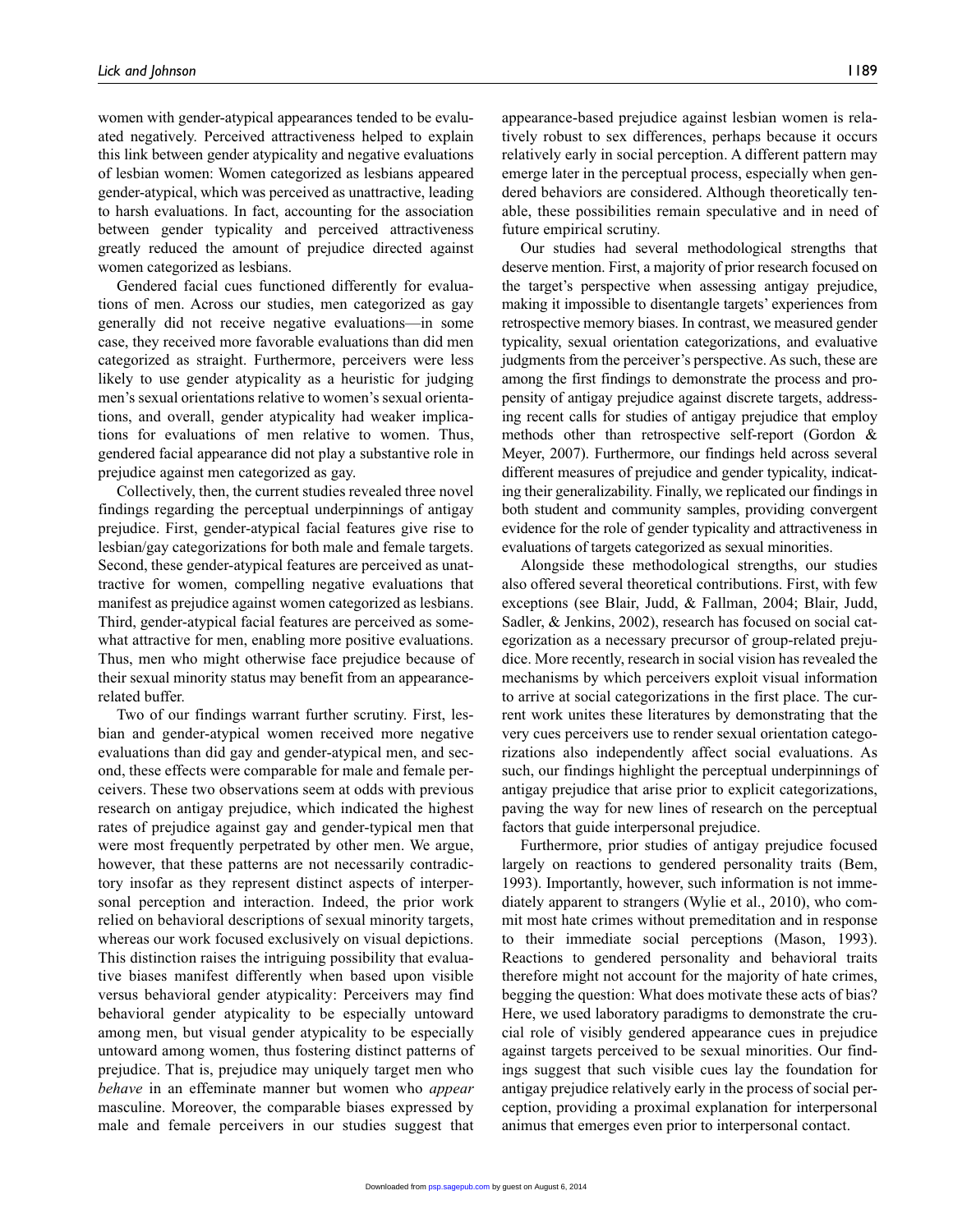Finally, the current findings provide several insights to fuel future research. First, in conjunction with previous work, our findings raise the intriguing possibility that antigay prejudice functions differently as a function of the degree of interpersonal contact between perceiver and target (e.g., visual exposure to gendered cues vs. knowledge of gendered behavioral tendencies). Future research that directly compares these distinct routes to prejudice can help to inform theories of impression formation, enabling us to predict the circumstances under which prejudice will arise. Second, it is important to note that our data are mute about the causal direction of effects. It remains possible that either (a) gender atypicality gives rise to sexual minority categorizations, which in turn predict negative evaluations, or (b) sexual minority categorizations arouse beliefs that a target is gender-atypical, which in turn predict negative evaluations. Although Study 3 provided some evidence that negative evaluations are independent of explicit sexual orientation categorizations, future experimental research that manipulates both perceived sexual orientation and facial gender typicality is necessary to clarify the directionality of these effects. Finally, we uncovered reliable differences in the role of gender typicality for evaluative judgments of sexual minority women and men, but our methods were not sufficiently sensitive to pinpoint the time course along which these differences emerged. Some evidence suggests that gendered features differentiate men and women very early in the perceptual stream, but that this process is disrupted for faces exhibiting gender-atypical cues (Freeman et al., 2008). These findings support the possibility that the evaluative implications of gender atypicality arise early in visual processing. However, it may also be the case that perceivers must categorize a target's sex before they can appreciate gender typicality and ultimately form an evaluative impression—a slower and more sequential process. Questions about the time course of gendered face processing are ripe for future research, which will continue to inform our knowledge of the proximal causes of antigay prejudice as well as the most practical routes to intervention.

# **Conclusion**

In summary, the current studies reveal that visibly gendered cues are sufficient to arouse antigay prejudice. Specifically, prejudice against women categorized as lesbians is rooted in the perception of gender-atypical facial cues, which are deemed physically unattractive. These findings provide crucial insights not only for theories of social evaluation, but also for everyday life. Indeed, they provide novel information about the factors that arouse violence against sexual minorities at zero acquaintance, similar to the incidents described at the beginning of this article. Continuing to explore these proximal underpinnings of prejudice will be crucial if we hope to fully understand and eventually mitigate the difficult interpersonal experiences faced by individuals who are perceived to be sexual minorities.

#### **Acknowledgments**

We thank Jon Freeman for stimuli, Masumi Iida and Josh Wiley for statistical advice, and members of the Social Communication Lab for assistance with data collection.

#### **Declaration of Conflicting Interests**

The author(s) declared no potential conflicts of interest with respect to the research, authorship, and/or publication of this article.

#### **Funding**

The author(s) disclosed receipt of the following financial support for the research, authorship, and/or publication of this article: This research was supported by a National Science Foundation Graduate Research Fellowship and a Eugene V. Cota-Robles Fellowship (Lick), as well as National Science Foundation Grant BCS-1052896 (Johnson).

#### **Notes**

- 1. It is not necessary for sexual orientation categorizations to be accurate in order to motivate prejudice, so we do not focus on accuracy here. That said, we realize that the accuracy of perceivers' judgments is of interest to some readers. We therefore report signal detection analyses for Studies 1 and 2 in an online supplement. We do not report analogous findings for Study 3 because participants did not explicitly categorize targets' sexual orientations in that study.
- 2. Likelihood ratio tests allowed us to assess whether gender atypicality helped to explain links between perceived sexual orientation and evaluative judgments. In this way, likelihood ratio tests provide descriptive information similar to statistical mediation while avoiding the drawbacks of mediation (e.g., concerns about causal directionality and distributional confusion with binary mediators). Thus, likelihood ratio tests allowed us to probe the more general prediction espoused here—namely, that gender atypicality plays a crucial role in antigay prejudice—without requiring us to specify causal directions that are unsupported by our data.
- 3. This effect was qualified by a significant two-way interaction with Perceiver Sex,  $B = 0.82$ ,  $SE = 0.31$ ,  $t = 2.65$ ,  $p = .008$ . Both male and female perceivers evaluated women they categorized as lesbians more harshly than women they categorized as straight, but the effect was stronger among male perceivers, *B*s = *−*3.20 and *−*2.37, *SE*s = 0.23 and 0.21, *t*s = *−*14.04 and *−*11.22, *p*s < .001. Thus, although significant, this effect did not alter our overall interpretation.
- 4. This effect was qualified by a significant two-way interaction with Perceiver Sex,  $B = -0.22$ ,  $SE = 0.03$ ,  $t = -6.44$ ,  $p < .001$ . Both male and female perceivers evaluated attractive targets more favorably than unattractive targets, but the effect was stronger among male perceivers, *B*s = 1.37 and 1.15, *SE*s = 0.02 and 0.02, *t*s = 57.39 and 49.04, *p*s < .001. Thus, although significant, this effect did not alter our overall interpretation.
- 5. A secondary goal was to replicate our attractiveness findings from Study 2. The overall pattern of effects replicated as expected. We do not present the analyses here for the sake of space, but they are available upon request.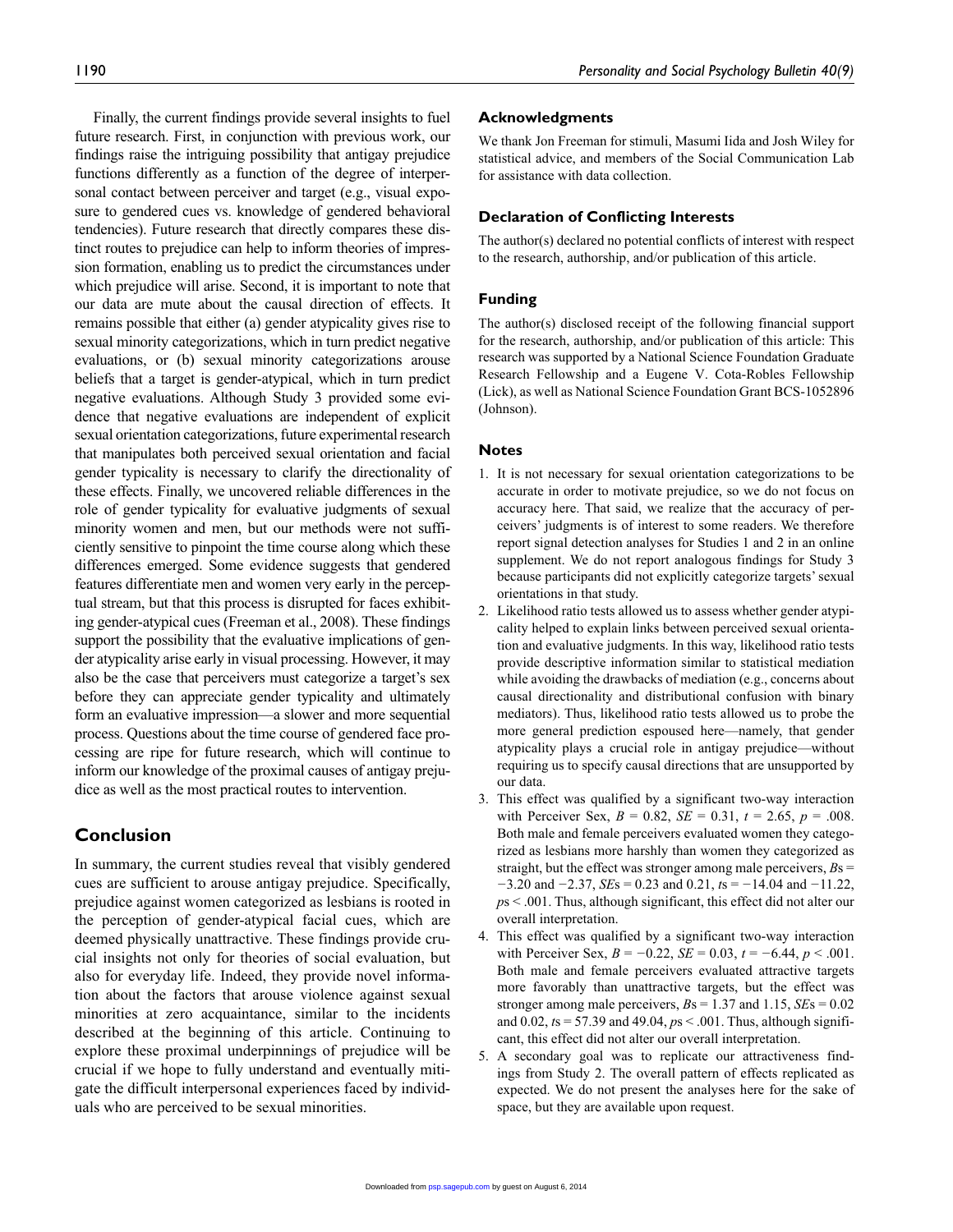#### **References**

- Allport, G. W. (1954). *The nature of prejudice*. Reading, MA: Addison-Wesley.
- Ambady, N., Hallahan, M., & Conner, B. (1999). Accuracy of judgments of sexual orientation from thin slices of behavior. *Journal of Personality and Social Psychology*, *77*, 538-547.
- Anderson, N. H. (1968). Likeableness of 555 personality-trait words. *Journal of Personality and Social Psychology*, *9*, 272-279.
- Balsam, K. F., Rothblum, E. D., & Beauchaine, T. P. (2005). Victimization over the life span: A comparison of lesbian, gay, bisexual, and heterosexual siblings. *Journal of Consulting and Clinical Psychology*, *73*, 477-487.
- Bem, S. L. (1993). *The lenses of gender: Transforming the debate on sexual inequality*. New Haven, CT: Yale University Press.
- Blair, I. V., Judd, C. M., & Fallman, J. L. (2004). The automaticity of race and Afrocentric facial features in social judgments. *Journal of Personality and Social Psychology*, *87*, 763-778.
- Blair, I. V., Judd, C. M., Sadler, M. S., & Jenkins, C. (2002). The role of Afrocentric features in person perception: Judging by features and categories. *Journal of Personality and Social Psychology*, *83*, 5-25.
- Corliss, H. L., Cochran, S. D., & Mays, V. M. (2002). Reports of parental maltreatment during childhood in a United States population-based survey of homosexual, bisexual, and heterosexual adults. *Child Abuse & Neglect*, *26*, 1165-1178.
- Cranford, J. A., Shrout, P. E., Iida, M., Rafaeli, E., Yip, T., & Bolger, N. (2006). A procedure for evaluating sensitivity to within-person change: Can mood measures in diary studies detect change reliably? *Personality and Social Psychology Bulletin*, *32*, 917-929.
- Dion, K., Berscheid, E., & Walster, E. (1972). What is beautiful is good. *Journal of Personality and Social Psychology*, *24*, 285- 290.
- Dovidio, J. F., & Gaertner, S. L. (2010). Intergroup bias. In S. T. Fiske, D. T. Gilbert, & G. Lindzey (Eds.), *Handbook of social psychology* (pp. 1084-1122). New York, NY: Wiley.
- Fagot, B. I. (1977). Consequences of moderate cross-gender behavior in preschool children. *Child Development*, *48*, 902-907.
- Feinman, S. (1981). Why is cross-sex-role behavior more approved for girls than for boys? A status characteristic approach. *Sex Roles*, *7*, 289-300.
- Freeman, J. B., Ambady, N., Rule, N. O., & Johnson, K. L. (2008). Will a category cue attract you? Motor output reveals dynamic competition across person construal. *Journal of Experimental Psychology: General*, *137*, 673-690.
- Freeman, J. B., Johnson, K. L., Ambady, N., & Rule, N. O. (2010). Sexual orientation perception involves gendered facial cues. *Personality and Social Psychology Bulletin*, *36*, 1318-1331.
- Friedman, M. S., Koeske, G. F., Silvestre, A. J., Korr, W. S., & Sites, E. W. (2006). The impact of gender-role nonconforming behavior, bullying, and social support on suicidality among gay male youth. *Journal of Adolescent Health*, *38*, 621-623.
- Gillen, B. (1983). Physical attractiveness as a determinant of two types of goodness. *Personality and Social Psychology Bulletin*, *7*, 21-26.
- Glick, P., Gangl, C., Gibb, S., Klumpner, S., & Weinberg, E. (2007). Defensive reactions to masculinity threat: More negative affect toward effeminate (but not masculine) gay men. *Sex Roles*, *57*, 55-59.
- Gordon, A. R., & Meyer, I. H. (2007). Gender nonconformity as a target of prejudice, discrimination, and violence among LGB individuals. *Journal of LGBT Health Research*, *3*, 55-71.
- Green, R. (1987). *The "sissy boy syndrome" and the development of homosexuality*. New Haven, CT: Yale University Press.
- Herek, G. M., Cogan, J. C., & Gillis, J. R. (2002). Victim experiences in hate crimes based on sexual orientation. *Journal of Social Issues*, *58*, 319-339.
- Horn, S. S. (2007). Adolescents' acceptance of same-sex peers based on sexual orientation and gender expression. *Journal of Youth and Adolescence*, *36*, 363-371.
- Johnson, K. L., & Ghavami, N. (2011). At the crossroads of conspicuous and concealable: What race categories communicate about sexual orientation. *PLoS One*, *6*, e18025.
- Johnson, K. L., Gill, S., Reichman, V., & Tassinary, L. G. (2007). Swagger, sway, and sexuality: Judging sexual orientation from body motion and morphology. *Journal of Personality and Social Psychology*, *93*, 321-334.
- Johnson, K. L., & Tassinary, L. G. (2007a). Compatibility of basic social perceptions determines perceived attractiveness. *Proceedings of the National Academy of Sciences of the United States of America*, *104*, 5246-5251.
- Johnson, K. L., & Tassinary, L. G. (2007b). The functional significance of the WHR in judgments of attractiveness. In V. Swami & A. Furnham (Eds.), *Body beautiful: Evolutionary and socio-cultural perspectives* (pp. 159-184). New York, NY: Palgrave Macmillan.
- Johnston, V. S., & Franklin, M. (1993). Is beauty in the eye of the beholder? *Ethology and Sociobiology*, *14*, 183-199.
- Kane, E. W. (2006). "No way my boys are going to be like that!" Parents' responses to children's gender nonconformity. *Gender & Society*, *20*, 149-176.
- Katz, P. A. (1986). Gender identity: Development and consequences. In R. Ashmore & F. Del Boca (Eds.), *The social psychology of female-male relations* (pp. 21-67). New York, NY: Academic Press.
- Katz-Wise, S. L., & Hyde, J. S. (2012). Victimization experiences of lesbian, gay, and bisexual individuals: A meta-analysis. *Journal of Sex Research*, *49*, 142-167.
- Kite, M. E., & Deaux, K. (1987). Gender belief systems: Homosexuality and the implicit inversion theory. *Psychology of Women Quarterly*, *11*, 83-96.
- Landolt, M. A., Bartholomew, K., Saffrey, C., Oram, D., & Perlman, D. (2004). Gender nonconformity, childhood rejection, and adult attachment: A study of gay men. *Archives of Sexual Behavior*, *33*, 117-128.
- Lehavot, K., & Lambert, A. J. (2007). Toward a greater understanding of antigay prejudice: On the role of sexual orientation and gender role violation. *Basic and Applied Social Psychology*, *29*, 279-292.
- Lick, D. J., & Johnson, K. L. (2013). Fluency of visual processing explains prejudiced evaluations following categorization of concealable identities. *Journal of Experimental Social Psychology*, *49*, 419-425.
- Lick, D. J., & Johnson, K. L. (in press). Recalibrating gender perception: Face aftereffects and the perceptual underpinnings of gender-related biases in social perception. *Journal of Experimental Psychology: General*.
- Lick, D. J., Johnson, K. L., & Gill, S. V. (2013). Deliberate changes to gendered body motion influence basic social perceptions. *Social Cognition*, *31*, 657-672.